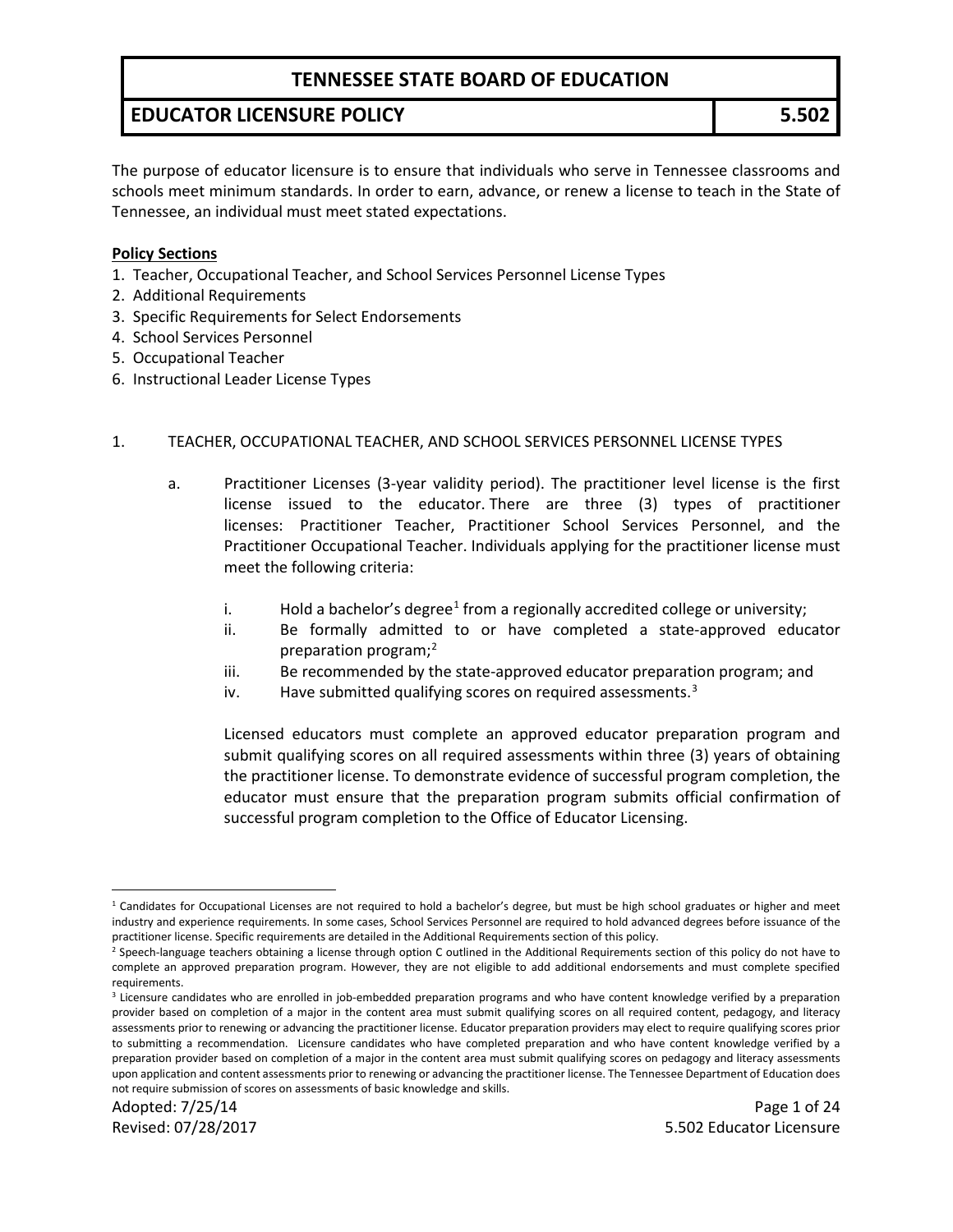#### **EDUCATOR LICENSURE POLICY 5.502**

If within the three (3)-year validity period of the first issuance of the practitioner license, an educator does not demonstrate evidence of completing an approved educator preparation program and submit qualifying scores on all required assessments, the practitioner license will become inactive. In order to reactivate the license and endorsements held, the educator must ensure that the preparation program has submitted proof of successful program completion and that qualifying scores, not more than five (5) years old, on all state-required content assessments for each endorsement an educator is seeking to reactivate have been received by the Office of Educator Licensing.[4](#page-1-0) Duplicate information is not required. If the Tennessee Department of Education has valid assessment scores, not more than five (5) years old, the educator does not need to resubmit.

- b. Out-of-State applicants. Individuals applying for the practitioner license through an outof-state pathway must meet the following criteria:
	- i. Hold a bachelor's degree from a regionally accredited college or university;
	- ii. Have submitted qualifying scores on required assessments related to content and pedagogical knowledge (assessments of basic skills and knowledge are not required for out-of-state candidates);<sup>[5](#page-1-1)</sup> and
	- iii. Have completed an educator preparation program approved for licensure by a state other than Tennessee. To demonstrate evidence of successful program completion, the applicant must submit:
		- A. Proof of a full and valid license, comparable to the Tennessee Professional license, from a state with which Tennessee has reciprocity; or
		- B. A provider recommendation from the out-of-state educator preparation program where the educator completed preparation<sup>6</sup>. All out-of-state educator preparation programs must meet conditions stipulated in State Board Rule 0520-02-04.
- c. Professional Licenses (6-year validity period)**.** The professional license is issued to educators who have completed an approved educator preparation program and meet licensure expectations at the practitioner level. There are three (3) types of professional licenses: Professional Teacher, Professional School Services Personnel, and the Professional Occupational Teacher.

 $\overline{a}$ <sup>4</sup> The Department will develop, communicate and implement specific procedures for reactivating inactive licenses.

<span id="page-1-2"></span><span id="page-1-1"></span><span id="page-1-0"></span><sup>5</sup> Out-of-state licensure candidates who hold a full and valid license comparable to the Tennessee Professional license may obtain the practitioner license in the related endorsement area prior to submitting qualifying scores on required assessments but must submit scores prior to renewing or advancing the practitioner license. Out-of-state licensure candidates who hold a valid certification from the National Board for Professional Teaching Standards may obtain the professional license and are not required to submit qualifying scores on pedagogical or content assessments. The Tennessee Department of Education will issue clear guidelines to indicate operating procedures for identifying how educators applying from another state qualify for Tennessee-specific endorsements based on out-of-state licenses, endorsements, preparation, and assessments. <sup>6</sup> Educators enrolled in out-of-state programs that have a state-recognized partnership with a Tennessee local education agency may be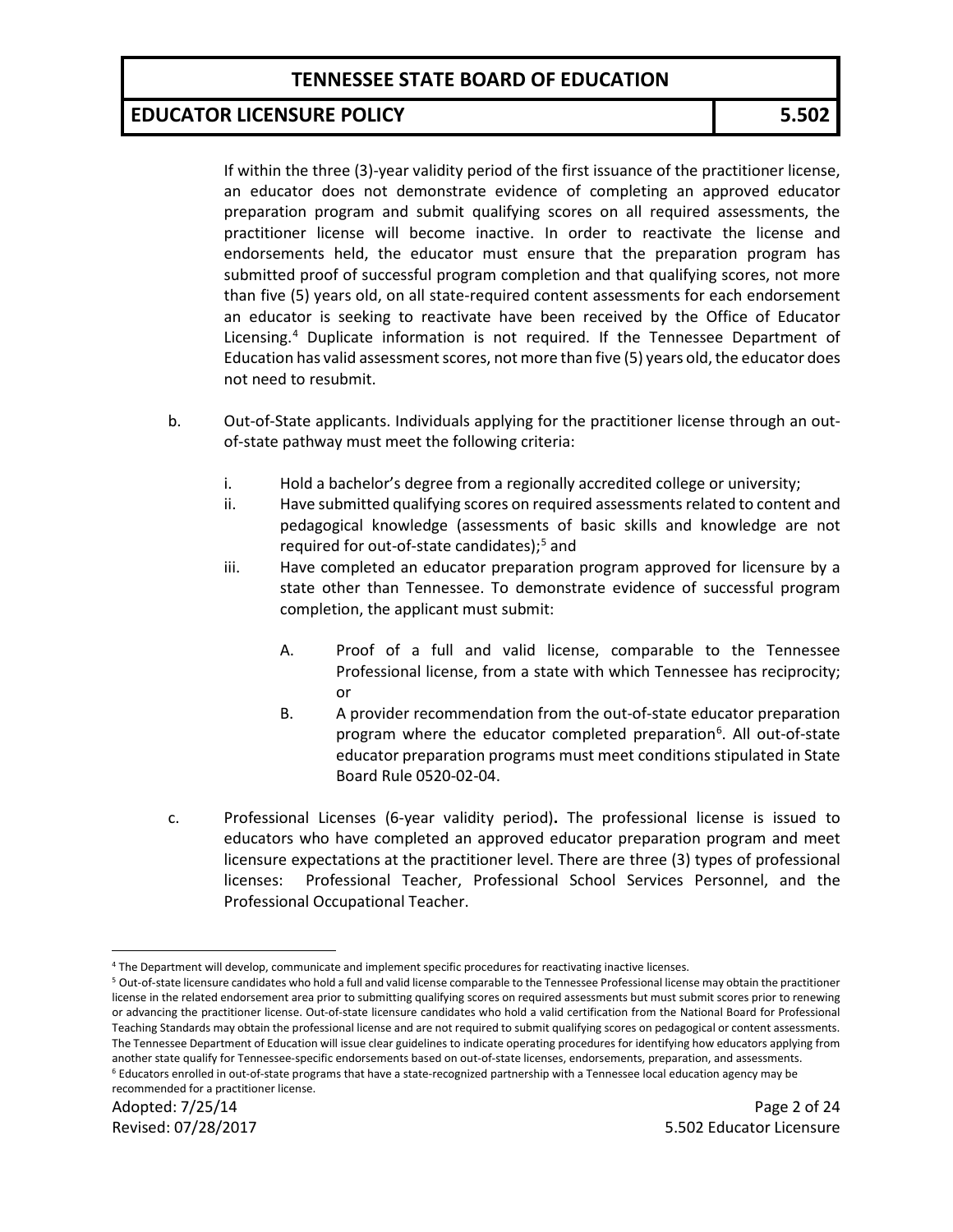### **EDUCATOR LICENSURE POLICY 5.502**

- d. Advancement of the Practitioner License to the Professional License. In addition to demonstrating successful completion of an educator preparation program and submitting qualifying scores on all required assessments, the educator must meet licensure expectations for advancement to the professional license. To advance from a practitioner license to a professional license, an educator must have:
	- i. Three (3) years of experience; and
	- ii. The recommendation of the Director of Schools, or documentation of thirty (30) professional development points (Appendix A).

If the educator does not meet these criteria, the practitioner license will be renewed once. For educators who hold the occupational practitioner license, the additional training and certification requirements must also be completed to renew or advance the license (see requirements under the Occupational Teacher section). At the end of the second  $(2^{nd})$  validity period, the educator must meet licensure expectations to advance or the license will become inactive.

e. Renewal of the Professional License. To renew the professional license an educator must have documentation of sixty (60) professional development points (Appendix A). If an educator does not have documentation of sixty (60) professional development points at the date of expiration, the license will become inactive.

In order to reactivate the license and endorsements held, the educator must ensure that qualifying scores, not more than five (5) years old, on all state-required content assessments for each endorsement an educator is seeking to reactivate have been received by the Office of Educator Licensing. Duplicate information is not required. If the Tennessee Department of Education has valid assessment scores, not more than five (5) years old, the educator does not need to resubmit.

- f. Renewal of Professional License for Administrators. Because administrators are expected to maintain professional development related to their role, administrators in a Tennessee Academy for School Leaders (TASL)-mandated position or serving as a director of schools may use this experience in lieu of submitting professional development points toward renewal of their professional teaching license. In order to qualify, individuals must hold an active administrator license (PAL, ILL-A, ILL-B, ILL, or ILL-P), be serving in either a TASLmandated role or as a director of schools during the school year in which the professional license is expiring, and be current in required TASL credit hours (if applicable).
- g. Licensure Requirements for Military Spouses: Educators who hold an active license (initial or professional) from a state other than Tennessee may be issued a Tennessee Practitioner License upon providing documentation of active military dependent status. Licensure applications for military spouses will be expedited. Prior to renewing or advancing the license, educators must submit passing scores on required content assessments.

Adopted: 7/25/14 Page 3 of 24 Revised: 07/28/2017 5.502 Educator Licensure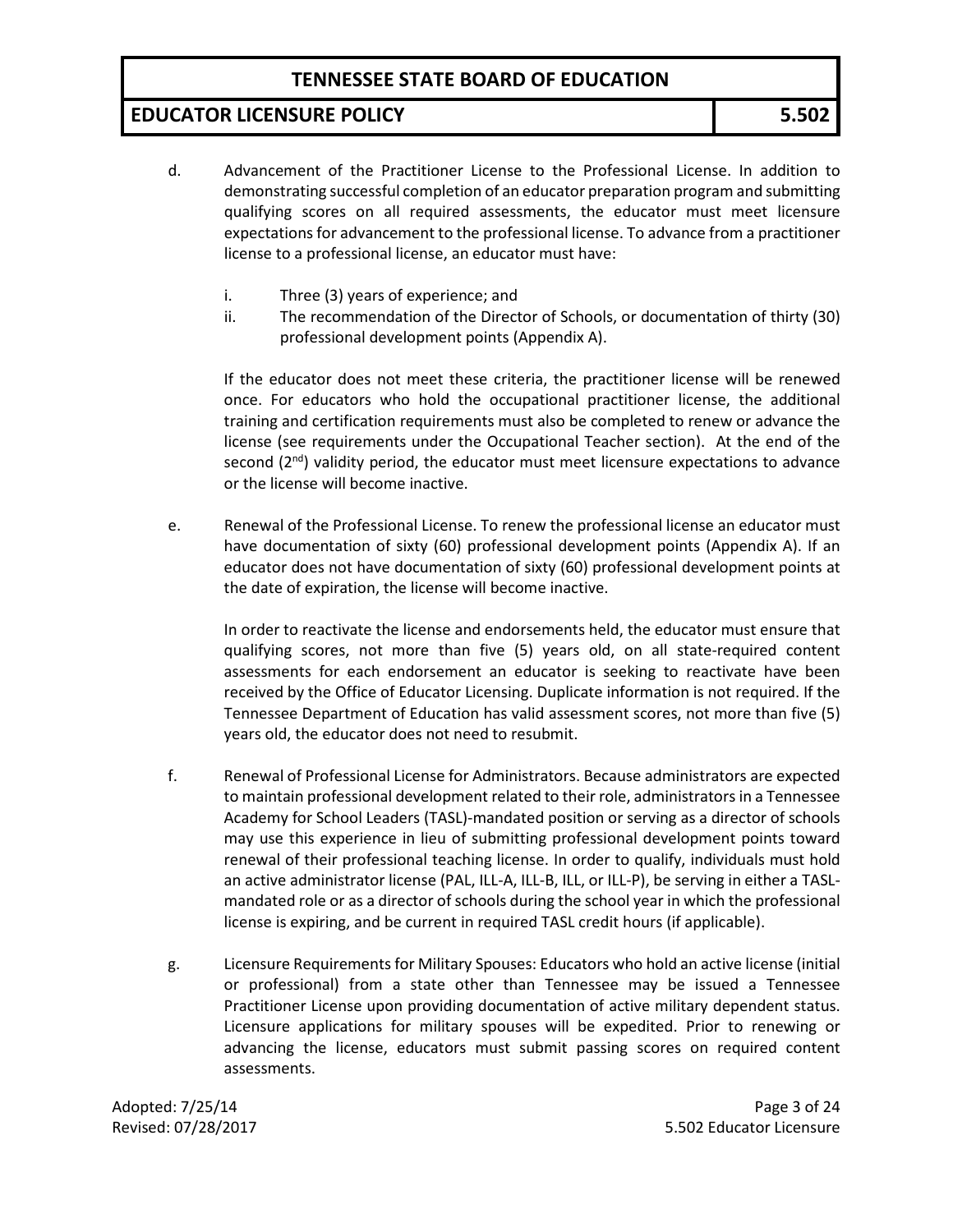## **EDUCATOR LICENSURE POLICY 5.502**

h. Application Timeline. In most cases, advancement and renewal of a license must take place during the final year of the validity period of the license. For example, if a license expires on August 31, 2020, the educator may not apply for renewal until September 1, 2019. However, an educator who qualifies for advancement prior to the final year of the validity period of the license may advance as soon as criteria are met. Educators who hold an inactive license may apply to reactivate the license at any point.

#### 2. ADDITIONAL REQUIREMENTS

Endorsements (Appendix B) indicate the areas for which a licensed educator is prepared to provide instruction, leadership, or services in schools and districts.

- a. Adding endorsements on a Teacher License**.** Licensed educators who have completed an approved preparation program for initial licensure may add additional endorsements in the following ways:
	- i. Complete a program offered by an approved educator preparation provider, receive a recommendation from the provider, and submit qualifying scores on all required content assessments; or
	- ii. Submit qualifying score(s) on all state-required content assessments for each endorsement an educator is seeking to add when the endorsement category (e.g., Core Academic, Fine Arts) and the grade span are identical. In limited instances, educators may be allowed to add endorsements in the same category that have narrower grade spans. To provide clarity and guidance, the Tennessee Department of Education will publish a list of endorsements that may be added by submitting qualifying scores on the required content assessments.
- b. Provisional Special Education endorsement. Licensed educators enrolled in an additional endorsement program may add a provisional special education endorsement by submitting a recommendation from an approved educator preparation provider verifying:
	- i. Enrollment in a program of study for additional endorsement in the specialty area; and
	- ii. An assurance that the candidate will be assigned a mentor who is appropriately endorsed in the area where the candidate is seeking additional endorsement.

In order to transition from a provisional endorsement to a full endorsement, educators must submit passing scores on required assessments and successfully complete the program of study within three (3) years of receiving a provisional endorsement. All provisional endorsements will become inactive three (3) years after issuance.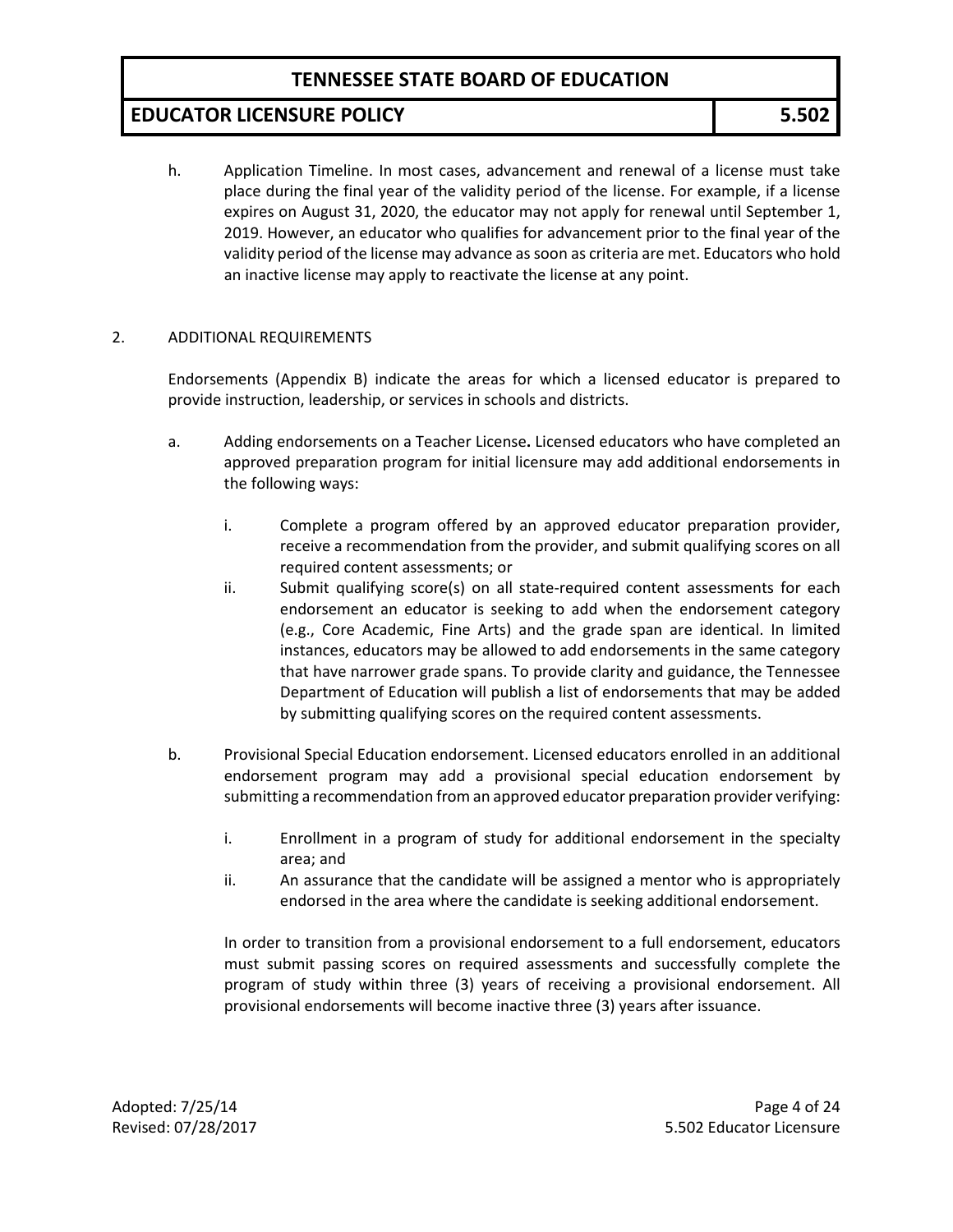### **EDUCATOR LICENSURE POLICY 5.502**

c. Endorsements for Out-of-State Teacher Applicants. When an endorsement held by the applicant does not match the content area or grade span of an available Tennessee endorsement, the Office of Educator Licensing will identify the most appropriate match.

#### 3. SPECIFIC REQUIREMENTS FOR SELECT ENDORSEMENTS

Some educator endorsements have additional requirements for advancement and renewal as indicated below.

- a. Speech Language Teacher. Candidates seeking licensure to serve as a school speech language teacher working under the direction of a school speech language pathologist are trained to supplement – not supplant – the services of a school speech language pathologist and must hold a minimum of a bachelor's degree and:
	- i. Hold a current teacher license earned through an educator preparation program approved according to standards and guidelines established by the State Board of Education, and complete an endorsement program of studies in speechlanguage including 100 hours of supervised clinical practice. Candidates must be recommended by an educator preparation provider approved according to standards and guidelines established by the State Board of Education. These candidates are eligible for a School Speech-Language endorsement (PreK-12) (A); or
	- ii. Complete an educator preparation program of studies for teachers of speechlanguage including 100 hours of supervised clinical practice. Candidates must be recommended by an educator preparation provider approved according to standards and guidelines established by the State Board of Education. These candidates are eligible for a School Speech-Language endorsement (PreK-12) (A); or
	- iii. Complete a bachelor's level program of studies in speech language, speech language disorders, or communications disorders including 100 hours of supervised clinical practice. Candidates must be recommended by an educator preparation provider with a bachelor level program and verification that the candidate meets the standards and guidelines of the Tennessee Teacher Licensure Standards: Special Education, School Speech- Language Teacher (PreK-12). These candidates are eligible for a Special Education, School Speech-Language endorsement (PreK-12) (B). The (B) endorsement does not entitle the holder to teach courses other than those designated as part of a speech language program in a school based setting. If the (B) endorsement is the only endorsement an educator holds, no other teaching endorsement may be added to the license. Other teaching credentials may only be earned through a preparation program approved according to standards and guidelines established by the State Board of Education.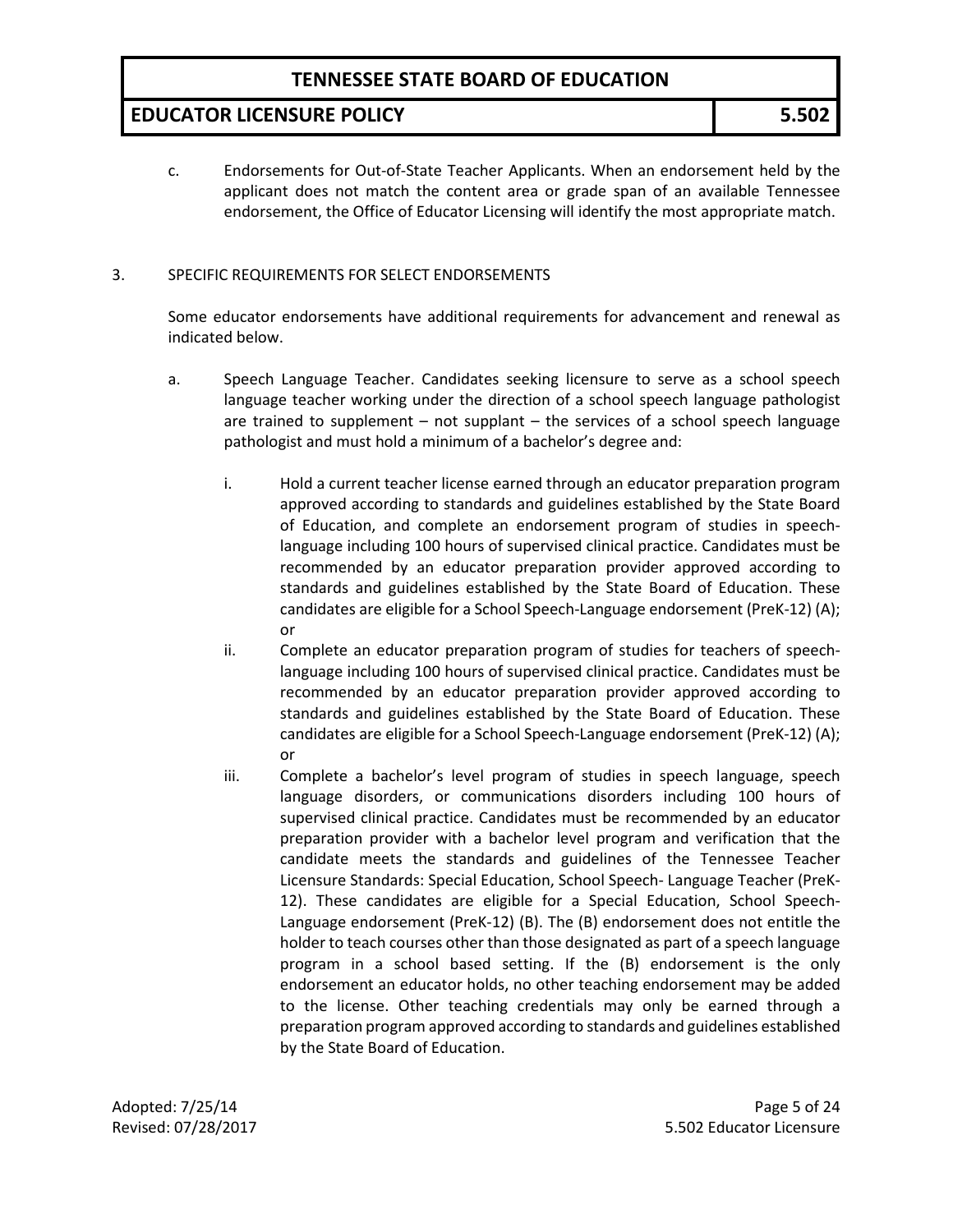## **EDUCATOR LICENSURE POLICY 5.502**

- b. Supervisor of attendance. The applicant must hold a valid teacher license. The applicant must complete eight (8) semester hours in areas such as: counseling and guidance; community and school relations; special education; social case work; or state and federal laws relating to school attendance.
- c. Bible Teacher. A minimum of twelve (12) semester hours in literature of the Bible is required. For the purpose of fulfilling requirements for this endorsement, coursework in theology, doctrine, ethics, dogma, and other courses of a doctrinal nature will not be counted.
- d. Driver Education Teacher. The applicant must hold an endorsement in another subject area, grades 6-12 or K-12 and shall complete at least ten (10) semester hours of driver and traffic safety education including the following areas:
	- i. Basic driver and traffic safety education;
	- ii. Advanced driver and traffic safety education;
	- iii. General safety; and
	- iv. First aid and emergency medical services.
- e. Reading Specialist. Candidates seeking licensure and endorsement as a reading specialist must complete advanced studies in a program approved by the State Board of Education. Candidates must be recommended by an educator preparation provider approved according to standards and guidelines established by the State Board of Education.
- f. Library Information Specialist. Candidates seeking endorsement as a school library information specialist must complete a graduate program of studies in library information science that leads to a master's degree and is approved by the State Board of Education. Candidates who already hold a master's degree must complete an approved course of study at the graduate level meeting the appropriate knowledge and skills for a school library information specialist.

#### 4. SCHOOL SERVICES PERSONNEL

- a. School Speech-Language Pathologist. Candidates seeking licensure and endorsement as a school speech-language pathologist must complete a program of studies in speechlanguage pathology at the graduate level prior to obtaining the practitioner school services personnel license. Candidates must meet the licensure standards, employment standards and assessment requirements of the state board of education. Candidates applying for a professional school services personnel license as a school speech-language pathologist shall satisfy one of the following criteria:
	- i. Applicants new to the field seeking initial school service personnel licensure must complete a graduate degree in speech-language pathology from a state or

Adopted: 7/25/14 Page 6 of 24 Revised: 07/28/2017 5.502 Educator Licensure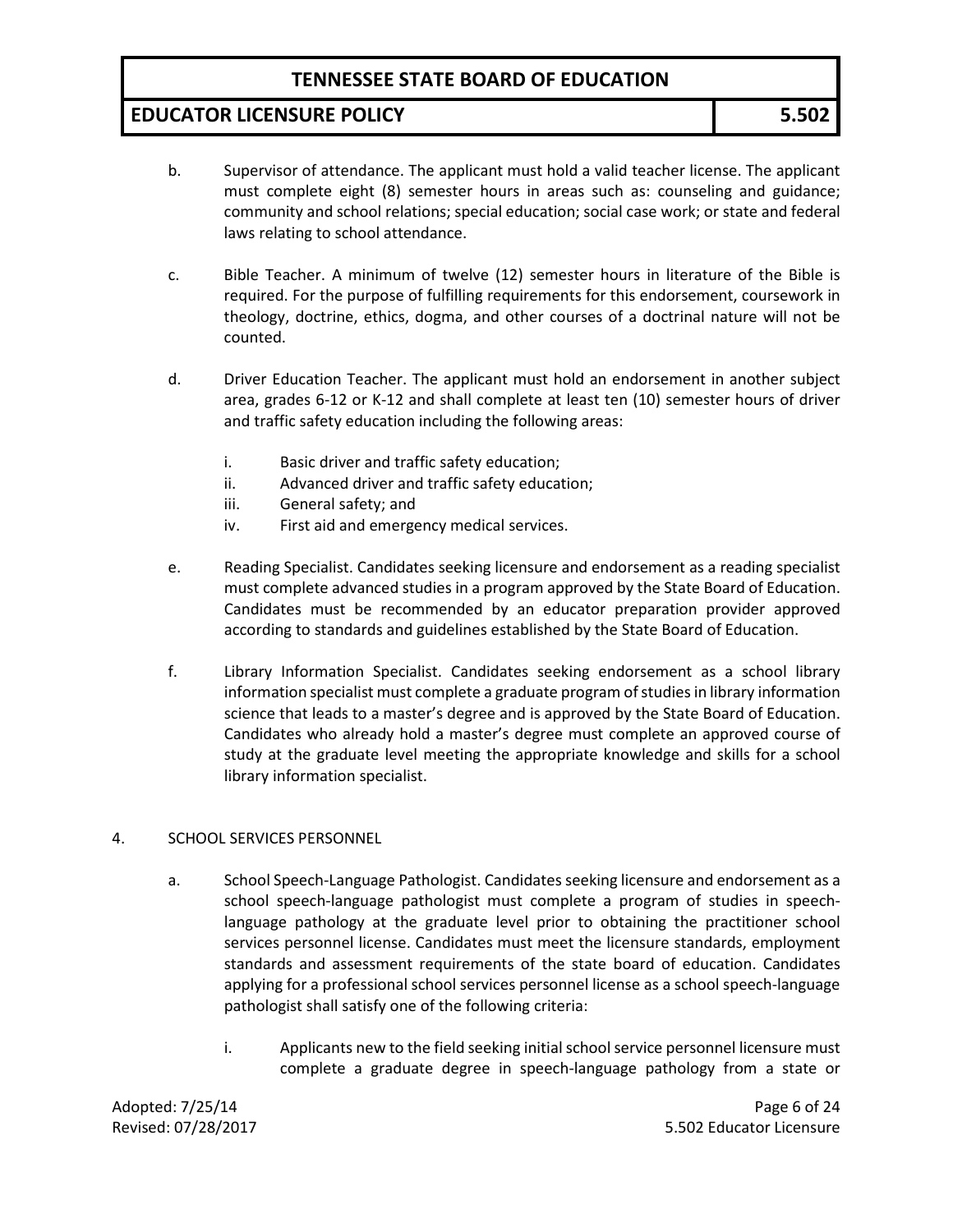#### **EDUCATOR LICENSURE POLICY 5.502**

regionally accredited institution of higher education with a speech-language graduate level program approved by the American Speech-Language-Hearing Association. They must also achieve a qualifying score on the assessment required by the state board of education. Fully licensed teachers who are serving on employment standard waivers as speech-language teachers shall meet these requirements to be licensed as a school speech-language pathologist;

- ii. Speech-language pathologists who hold a valid license issued by Tennessee or an out-of-state licensing Board of Communication Disorders and Sciences or who hold the Certificate of Clinical Competence from the American Speech-Language-Hearing Association may be issued the professional school services personnel license upon application. There are no additional requirements;
- iii. Speech-language teachers who have a graduate degree or master's equivalence in speech-language pathology and hold a valid Tennessee teacher license with a speech-language endorsement may be issued the professional school service personnel license upon application; or
- iv. Speech-language pathologists who have a graduate degree in speech-language pathology and hold a valid out-of-state educational credential issued before September 1, 2000, may be issued the professional school services personnel license upon application. Applicants with valid credentials issued on or after that date shall pass the assessment required by the state board of education.
- b. School Audiologist. Candidates seeking licensure and endorsement as a school audiologist must complete an approved program of study in audiology at the graduate level prior to obtaining the practitioner school services personnel license. Candidates must meet the licensure standards, employment standards and assessment requirements of the state board of education. Candidates applying for a professional school services personnel license as a school audiologist must satisfy one of the following criteria:
	- i. Applicants new to the field seeking initial school services personnel licensure shall complete a graduate degree in audiology from a state or regionally accredited institution of higher education with a graduate level program approved by the American Speech-Language-Hearing Association; or
	- ii. Audiologists who hold a valid license issued by Tennessee or an out-of-state licensing Board of Communication Disorders and Sciences or who hold the Certificate of Clinical Competence from the American Speech-Language-Hearing Association may be issued the professional school services personnel license upon application. There are no additional requirements.
- c. School Psychologist. Candidates seeking endorsement as a school psychologist will complete an approved graduate level preparation program in school psychology prior to obtaining the practitioner school services personnel license.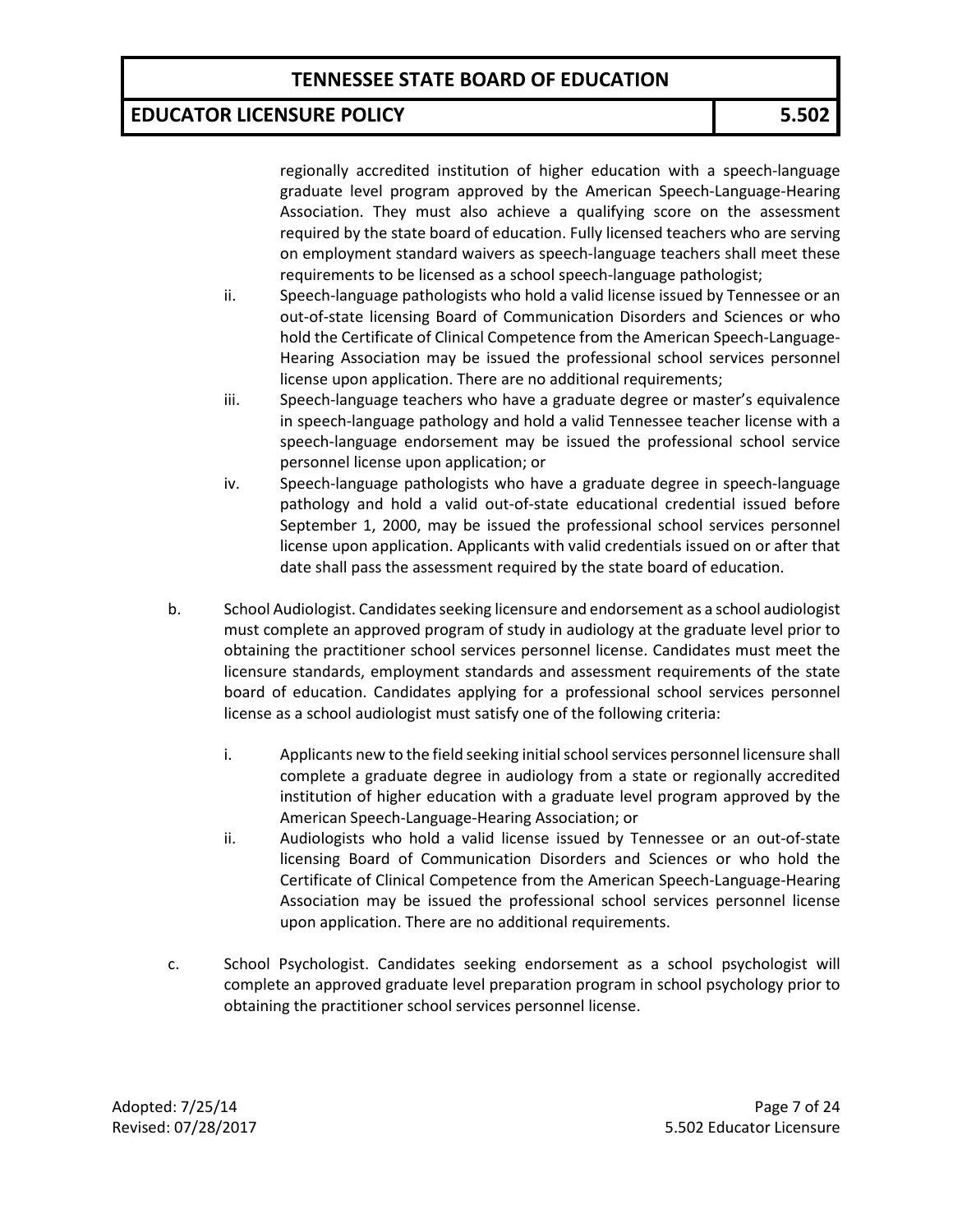#### **EDUCATOR LICENSURE POLICY 5.502**

- d. School Counselor. Candidates for licensure as a practitioner school counselor must complete an approved preparation program in school counseling and hold a graduate degree. Candidates may also qualify for a practitioner license in the following cases:
	- i. Candidates from Tennessee and from other states who are licensed and endorsed at the graduate level in school counseling in PreK-8 or 7-12 may be granted the PreK-12 license provided they have met one of the following conditions:
		- A. The candidate has at least one (1) year of documented successful counselor experience in the grade span not covered by the existing endorsement and has a positive recommendation by the school; or
		- B. The candidate has six (6) hours of graduate course work in current content in school counseling in the grade span not covered by the existing endorsement. Candidates submit evidence of completion of the six (6) hours directly to the Department of Education, Office of Educator Licensing.
	- ii. If the candidate lacks (i) or (ii), the candidate may be issued a Practitioner License endorsed for counseling PreK-12; however, the candidate must complete the required six (6) hours of coursework in current content in the area of school counseling in the grade span not covered by the existing endorsement. Candidates must submit evidence of completion of the six (6) hours directly to the Department of Education, Office of Educator Licensing before the Practitioner License may be renewed or advanced.
	- iii. Candidates who have completed all required coursework but have yet to complete the required clinical experience as part of an approved Tennessee educator preparation program in school counseling may be issued a Practitioner License provided that the following conditions are met:
		- A. The candidate receives appropriate supervision by the preparation program during the clinical experience; and
		- B. The local education agency certifies through a written agreement with the counselor preparation program that the candidate will receive direct supervision by a licensed school counselor having a minimum of two (2) years of experience as a school counselor for a minimum of one (1) hour per week and provide the opportunity to meet the grade level requirements necessary to certification.
	- iv. Candidates who hold a graduate degree in community/agency counseling may be issued a Practitioner License provided the following conditions are met:
		- A. The candidate is enrolled in an approved graduate program in professional school counseling;
		- B. The candidate has completed at least twenty-four (24) hours in graduate course work applicable to the professional school counseling program; and
		- C. The local education agency certifies through a written agreement with the counselor preparation program that the candidate will receive direct supervision by a licensed school counselor having a minimum of two (2)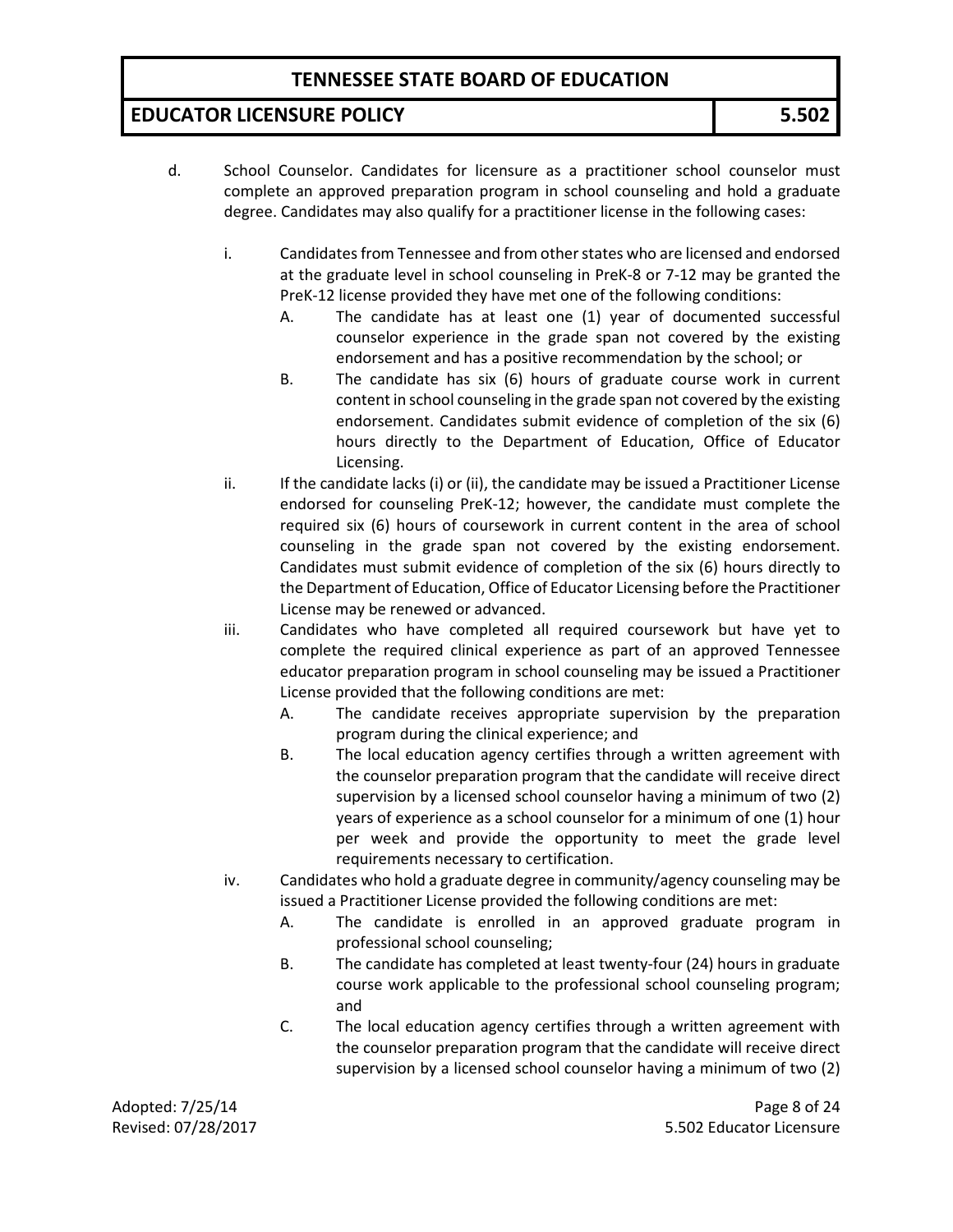#### **EDUCATOR LICENSURE POLICY 5.502**

years of experience as a school counselor for a minimum of one (1) hour per week.

- v. Candidates who hold at least a master's degree in a counseling program or related field, such as school social work or school psychology, and have appropriate clinical experience may be employed on a Practitioner license provided the following conditions are met:
	- A. The candidate is enrolled in an approved professional school counselor licensure program. The candidate must complete course work appropriate to the candidate's needs not to exceed twenty-four (24) semester hours in an approved professional school counselor licensure program before the can be renewed or advanced;
	- B. The candidate successfully completes the specialty examination required by the state board of education; and
	- C. The local education agency certifies that the candidate will receive direct supervision by a licensed school counselor having a minimum of two (2) years of experience as a school counselor for a minimum of one (1) hour per week.
- vi. School counselors who serve in a supervisory role are not required to have an instructional leader license; however, they are encouraged to attain comparable administrative preparation.
- e. School Social Worker. Candidates seeking endorsement as a school social worker must complete a program in social work either at the bachelor's or master's level and a program of studies in school social work approved by the State Board of Education.

School social workers who serve in a supervisory role are not required to have an instructional leader license; however, they are encouraged to attain comparable administrative preparation.

- f. School Food Service Supervisor. The applicant shall hold a bachelor's degree and must be a licensed educator or have completed at least eighteen (18) semester hours in education, psychology, or sociology. The applicant must complete twelve (12) semester hours including course work in each of the following:
	- i. Personnel management;
	- ii. Nutrition;
	- iii. Accounting, cost analysis, or financial management of food systems; and
	- iv. Spreadsheet applications.

The applicant must also complete one of the following:

i. A field experience of six (6) semester hours; or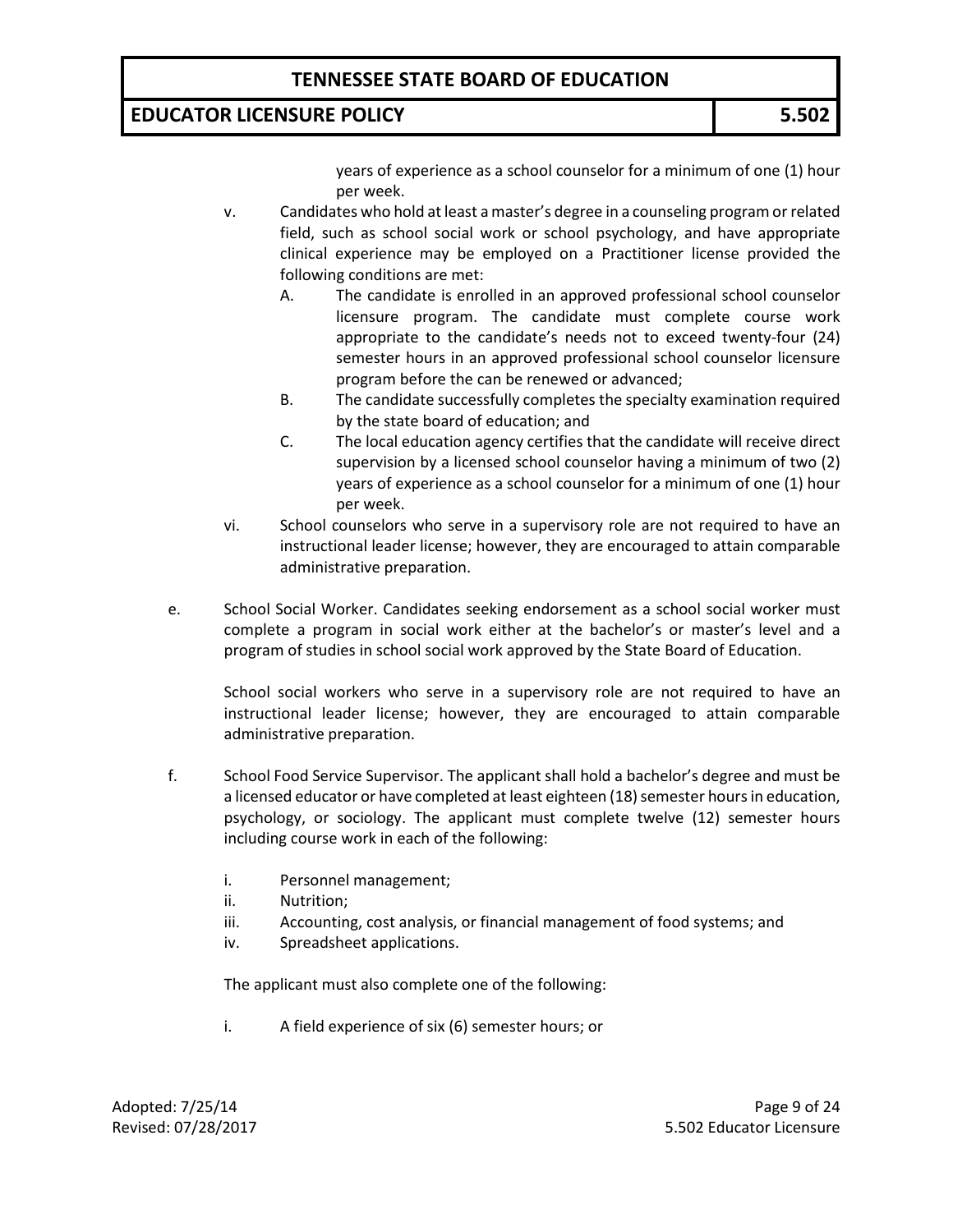#### **EDUCATOR LICENSURE POLICY 5.502**

- ii. A professional experience, supervised by a licensed school food service supervisor, of at least 120 clock hours including the following areas: procurement, quantity foods, design and layout, and sanitation and food safety.
- g. School Educational Interpreter. Candidates seeking licensure and endorsement as an educational interpreter must hold a bachelor's degree from a regionally accredited college or university prior to obtaining the practitioner school service personnel license. Candidates must meet the employment standards and assessment requirements of the state board of education. Candidates applying for a practitioner school service personnel license as an educational interpreter must also satisfy one of the following criteria:
	- i. A current, nationally recognized certification which includes a written examination related to ethics and practice; or
	- ii. A passing score on the written portion of the Educational Interpreter Proficiency Assessment (EIPA) and a minimum score of 3.5 of the performance assessment portion of the EIPA.

#### 5. OCCUPATIONAL TEACHER

- a. Practitioner Occupational Teacher License (All Areas). Prior to recommending a candidate for licensure, educator preparation providers should receive verification from the department of education that the applicant meets stated criteria for licensure, such as required industry certification and experience.
- b. Additional Advancement Requirements for the Occupational Teacher License. In addition to the requirements for advancing from the practitioner license to the professional license, occupational teachers must complete additional requirements. The educator shall provide to the department of education documentation that the following expectations have been met:
	- i. Attendance during the first year of teaching for a total of five (5) days at new teacher training sponsored by College, Career & Technical Education Division, Department of Education.
	- ii. Four (4) days release time to observe three (3) experienced teachers within their endorsed teaching area and one (1) experienced teacher outside of their teaching area.
	- iii. Assigned teacher mentor during the first three (3) years of teaching.
	- iv. Current and valid Industry Certification where required by teacher endorsement area.
- c. Additional Renewal Requirements for the Professional Occupational Teacher License. All Career and Technical Education applicants must provide proof of current industry certification, where required by teacher endorsement areas.

Adopted: 7/25/14 **Page 10 of 24** Revised: 07/28/2017 5.502 Educator Licensure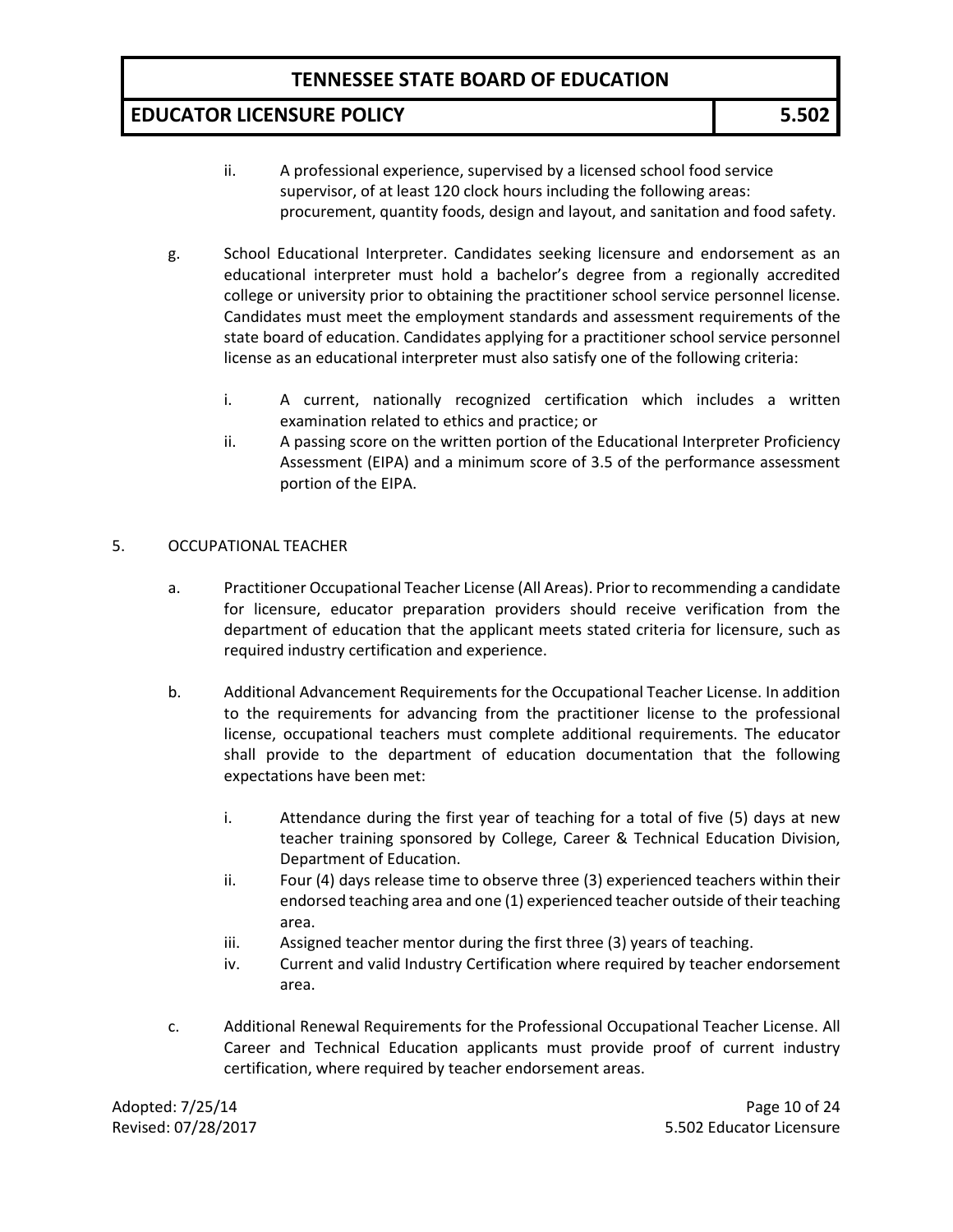#### **EDUCATOR LICENSURE POLICY 5.502**

d. Health Science. The health science teacher must hold an associate or higher degree that is related to their health care license. The license, registration, or certification must be in an allied health occupation, or as a registered nurse, or in an appropriate medical profession in Tennessee that can be verified by Tennessee Department of Health Licensure or a national license accreditation agency. (e.g., Radiological Technologist, Nuclear Medicine, etc.)

The applicant shall have completed one (1) year of full-time or part-time successful employment within the past five (5) years in a related health occupation in a health care clinical setting having a current active healthcare license. (e.g., hospital, long-term care facility, rehabilitation or athletic training facility, dental or medical office, home health, day surgery center, etc.)

e. Other Occupational Teacher (All Areas). Other occupational teachers shall be a high school graduate or higher and hold and maintain a current industry certification, where available, in the specific endorsement area for which they are licensed. This industry certification may be acquired prior to the practitioner occupational license, but must be presented at the time the teacher advances from the practitioner occupational license to the professional occupational license.

Endorsements for Other Occupational Teachers can be obtained through one (1) of five (5) pathways using work experience, industry certification, postsecondary training, and postsecondary teaching experience. The five (5) possible pathways are:

- i. Credentialed (certificate or diploma) postsecondary training in the endorsed area, or associate degree, or industry certification may substitute for two (2) years of work experience. In addition, applicants must also have at least three (3) years of work experience in the endorsed area in the last eight (8) years for a total of five (5) years;
- ii. A combination of an associate degree related to the endorsed area and industry certification may be substituted for four (4) years of work experience. In addition, the applicant must have at least one (1) year of work experience in the endorsed area in the last eight (8) years for a total of five (5) years;
- iii. A bachelor's degree or higher degree in the endorsed area may be substituted for partial or full credit of work experience depending on the endorsement and related industry;
- iv. Five (5) years of full-time work experience accrued in the occupational area of endorsement within the last eight (8) years; or
- v. Two (2) years of full or part-time teaching experience as a postsecondary instructor within the endorsement area can be substituted for partial or full credit of work experience. This substitution can only substitute for work experience and cannot supersede all requirements for the endorsement.

Adopted: 7/25/14 **Page 11 of 24** Revised: 07/28/2017 5.502 Educator Licensure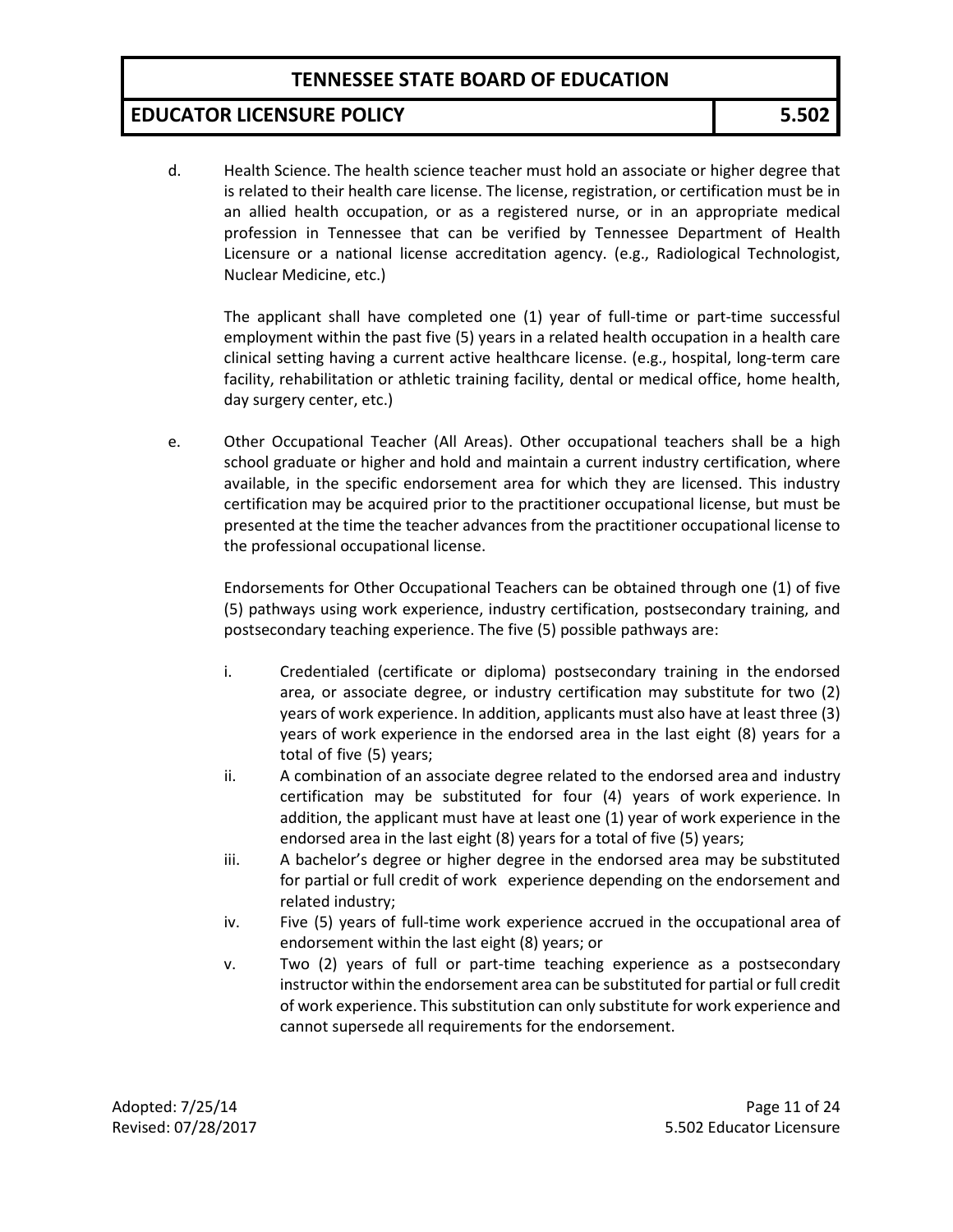## **EDUCATOR LICENSURE POLICY 5.502**

#### 6. INSTRUCTIONAL LEADER LICENSE TYPES

This section of the policy goes into effect on January 1, 2018. Prior to this date, the instructional leader licensure requirements in Appendix D of this policy apply. [Upon implementation of this section of the policy on January 1, 2018, the preceding paragraph shall be removed.]

- a. Instructional Leader License Aspiring (ILL-A; three (3)-year validity period). The ILL-A is a license that may be issued to individuals who are enrolled in a state-approved instructional leader preparation program. The license allows the individual to serve as an assistant principal while completing the program. The ILL-A is valid for three (3) years and is not renewable. Individuals applying for the ILL-A must meet the following criteria:
	- i. Have at least three (3) years of acceptable experience as an educator (as defined by the department in guidance);
	- ii. Be formally admitted to a state-approved instructional leader preparation program; and
	- iii. Be recommended by the state-approved educator preparation program.
- b. Instructional Leader License (ILL; three (3)-year validity period). The ILL is a license that is issued to individuals who have completed a state-approved instructional leader preparation program. The ILL is valid for three (3) years and is renewable. Individuals applying for the ILL must meet the following criteria:
	- i. Have at least three (3) years of acceptable experience as an educator (as defined by the department in guidance);
	- ii. Have completed a state-approved instructional leader preparation program;
	- iii. Be recommended by the state-approved educator preparation program; and
	- iv. Submit qualifying scores on the required instructional leader assessment.
- c. Out of State Applicants. Individuals applying for the Instructional Leader License (ILL) through an out-of-state pathway must demonstrate evidence of three (3) years of acceptable experience as an educator (as defined by the Department); submit passing scores on the required licensure assessment, and demonstrate completion of an instructional leader preparation program approved for licensure by a state other than Tennessee. To demonstrate evidence of successful program completion, the applicant must submit:
	- i. Proof of a full and valid license, comparable to the Tennessee Instructional Leader License (ILL), from a state with which Tennessee has reciprocity; **or**
	- ii. A provider recommendation from the out-of-state instructional leader preparation program where the educator completed preparation. All out-of-state instructional leader preparation programs must meet conditions stipulated in State Board Rule 0520-02-04.

Adopted: 7/25/14 **Page 12 of 24** Revised: 07/28/2017 5.502 Educator Licensure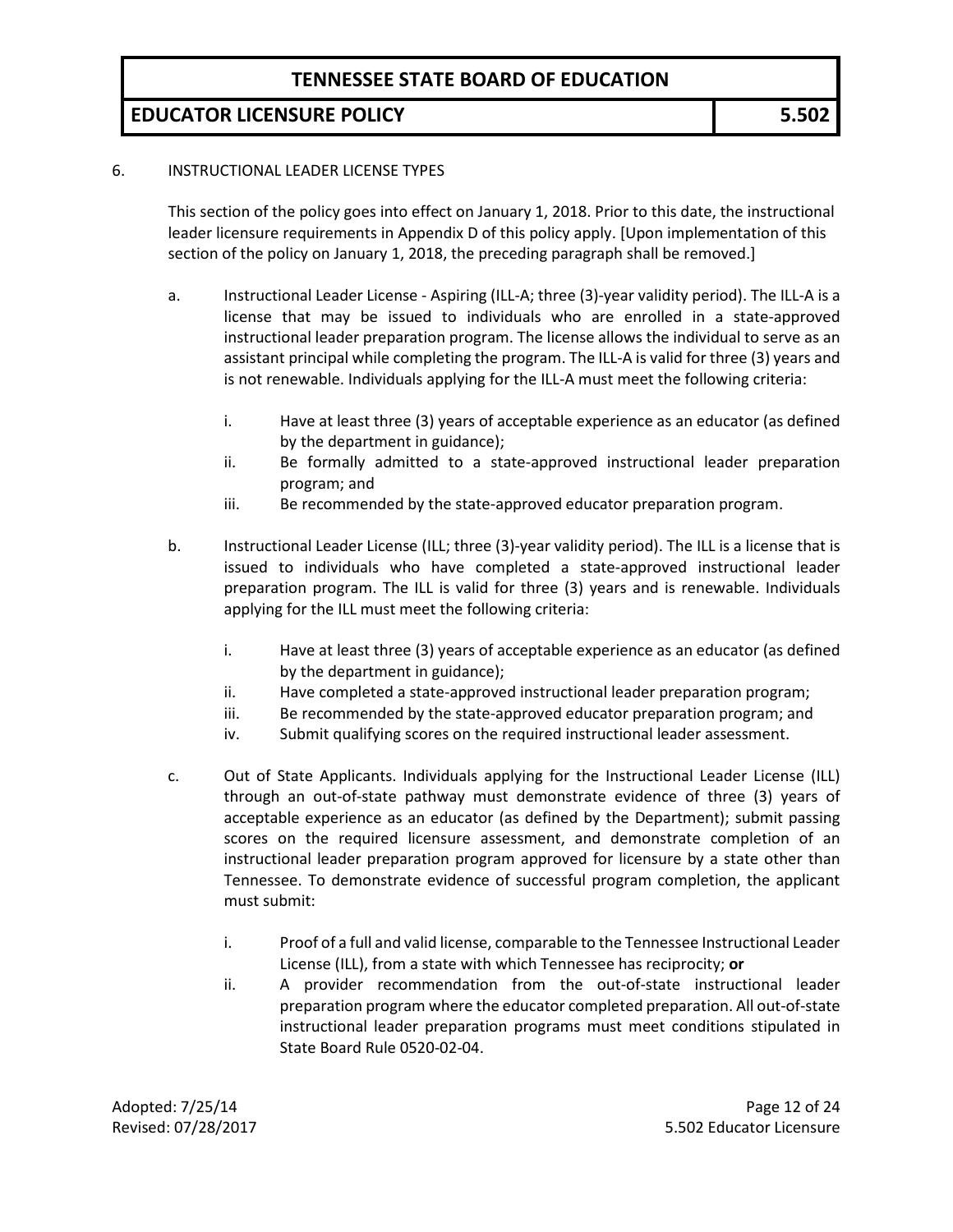# **EDUCATOR LICENSURE POLICY 5.502**

Out-of-state applicants who are unable to submit passing scores on the required licensure assessment stipulated in the professional assessment policy, but have met all other requirements, may be issued the Instructional Leader License – Aspiring (ILL-A). Once qualifying scores are submitted, the educator may apply to be issued the ILL. If the educator does not submit qualifying scores within the three (3)-year validity period of the ILL-A, the license will become inactive.

- d. Renewal of the ILL. Individuals currently holding the ILL who have served in a TASLmandated position for at least two (2) of the three (3) years on the license may renew the ILL upon recommendation of the TASL Director and verification that the individual is current in all TASL requirements. Individuals currently holding the ILL who have not served in a TASL-mandated position for at least two (2) of the three (3) years on the license must successfully complete a state-approved instructional leadership module.
- e. Instructional Leader License Professional (ILL-P; six (6)-year validity period). The ILL-P is valid for six (6) years and is renewable. The ILL-P is issued to individuals currently holding the ILL and who have met one (1) of the following advancement pathways:
	- i. Tennessee Academy for School Leaders (TASL)
		- A. Obtain recommendation from Director of Schools or designee, certifying a minimum of two (2) years of successful experience as a principal, assistant principal or an instructional supervisor under TASL requirements;
		- B. Obtain recommendation of the TASL Director, certifying successful completion of the Beginning Principals' Academy or the Beginning Supervisors' Academy; and
		- C. Obtain recommendation of the Director of Schools or designee certifying that the administrator has an overall evaluation rating of at expectations or higher on a state-approved administrator evaluation model for at least two (2) of the three (3) years on the license.
	- ii. Individual Professional Learning Plan
		- A. Obtain recommendation from Director of Schools or designee, certifying a minimum of two (2) years of successful experience as a principal, assistant principal or an instructional supervisor under TASL requirements;
		- B. Obtain recommendation of the TASL Director, certifying evidence of successful completion of an Individual Professional Learning Plan in cooperation with an approved instructional leader preparation program; and
		- C. Obtain recommendation of the Director of Schools or designee certifying that the administrator has an overall evaluation rating of at expectations or higher on a state-approved administrator evaluation model for at least two (2) of the three (3) years on the license.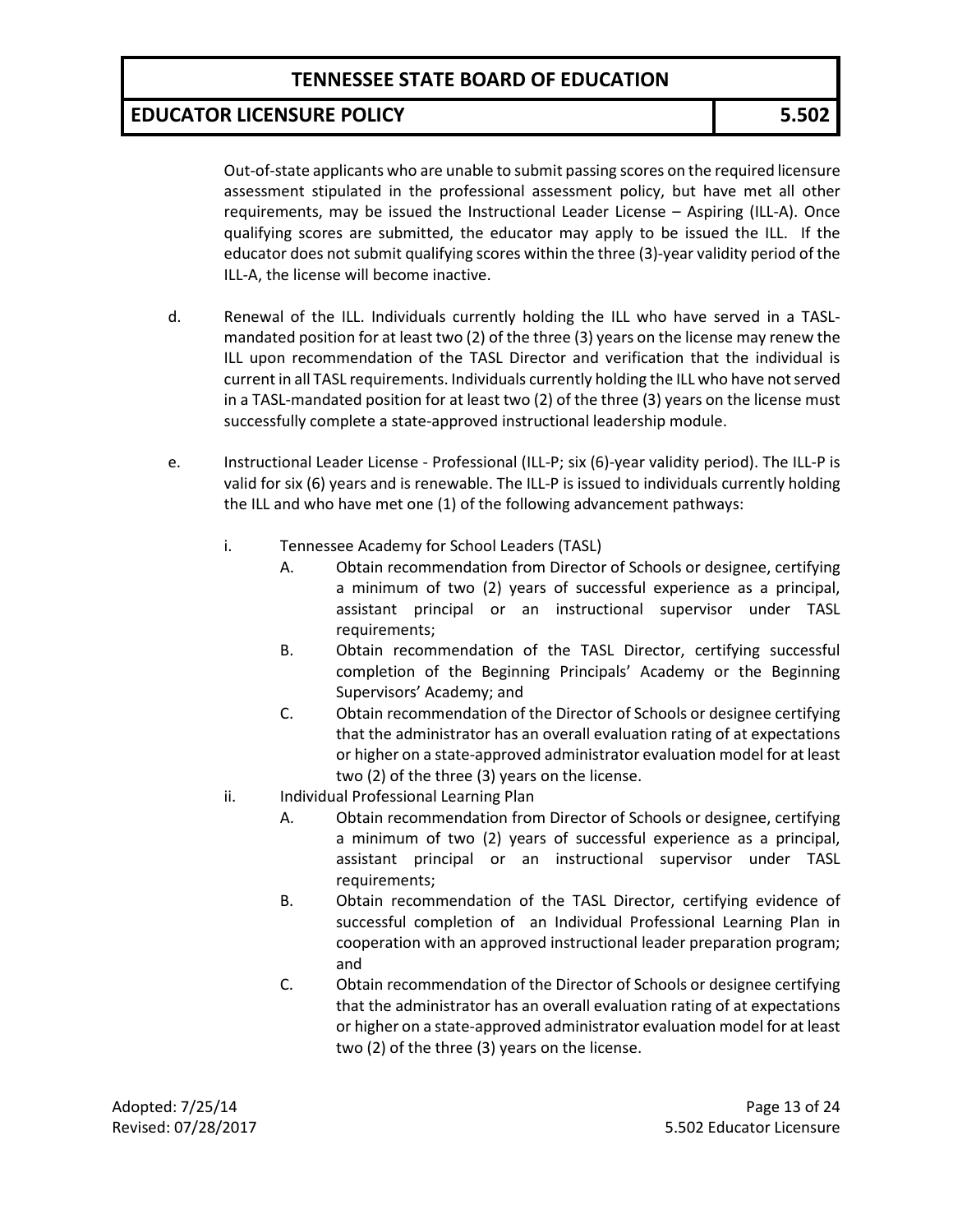### **EDUCATOR LICENSURE POLICY 5.502**

- f. Renewal of the ILL-P. Individuals currently holding the ILL-P who have served in a TASLmandated position for at least four (4) of the six (6) years on the license may renew the ILL-P upon recommendation of the TASL Director and verification that the individual is current in all TASL requirements. Individuals currently holding the ILL-P who have not served in a TASL-mandated position for at least four (4) of the six (6) years on the license must successfully complete a state-approved instructional leadership module.
- g. Additional Requirements. Principals, assistant principals and supervisors serving as instructional leaders who hold a Professional Administrator License (PAL) will be eligible for an ILL-P upon recommendation by the TASL Director and certification of successful completion of the TASL requirements at the professional level based on the Tennessee Instructional Leadership Standards (TILS).
- h. Beginning July 1, 2022, principals, assistant principals, and supervisors serving as instructional leaders in Tennessee must hold an ILL, an ILL-P, or an ILL-E. However, effective September 1, 2009, individuals with a PAL may elect to transition to an ILL-P any time they meet the licensure requirements. Individual administrators who hold a PAL are required to complete TASL requirements, unless exempted by T.C.A. § 49-5-5703. Completion of the TASL requirements will include both participation in training aligned with the TILS and the evidence documenting that participants have applied the TILS at the Professional Level in their work.
- i. Individuals with a current Tennessee administrator license issued before the required licensure assessment stipulated in the professional assessment policy was required will not be required to take the assessment to transition to the new licensure system.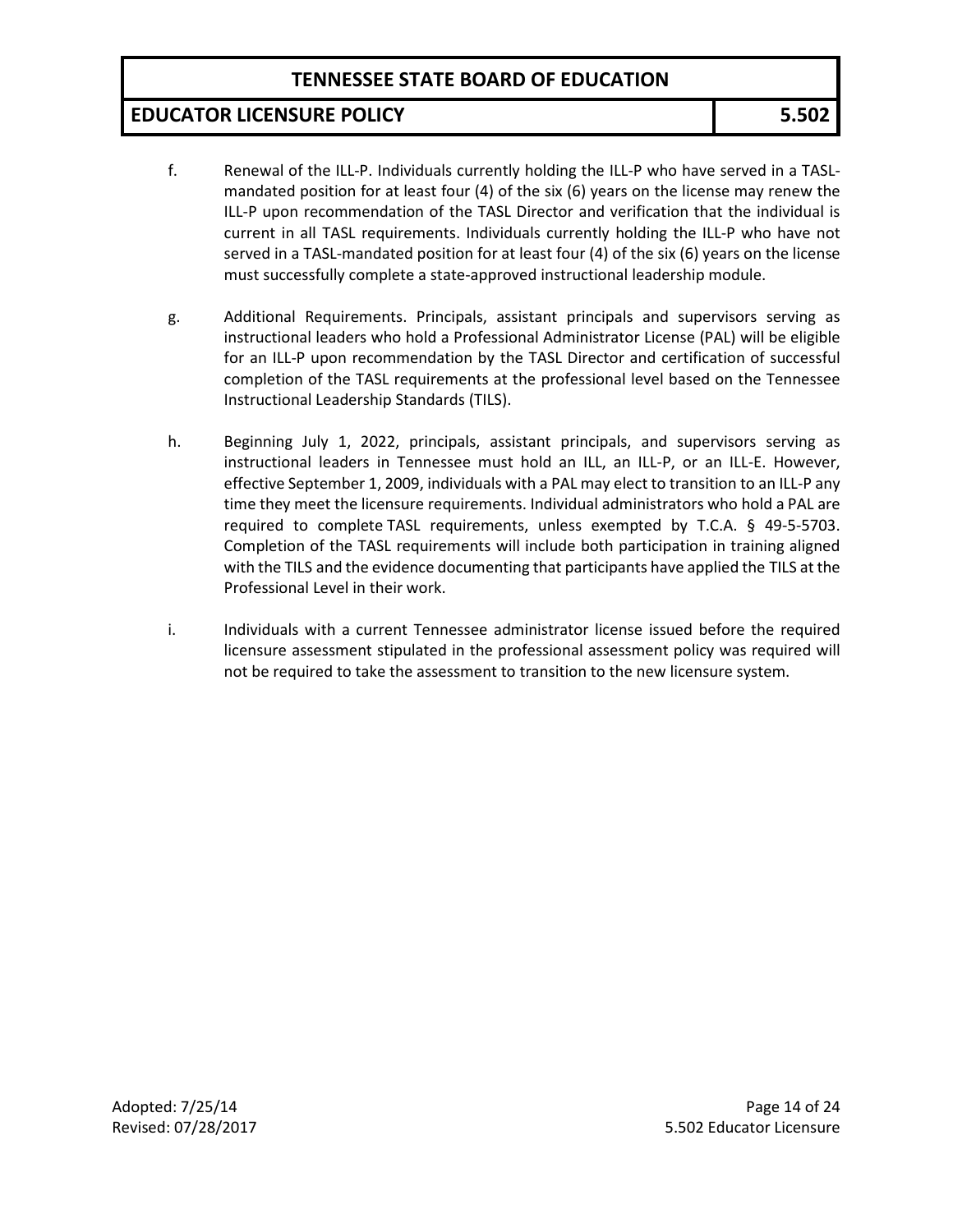## **EDUCATOR LICENSURE POLICY 5.502**

#### **Appendix A**

#### **Professional Development Points for Licensure Advancement or Renewal**

Educators must earn a total of thirty (30) professional development points (PDPs) to advance<sup>[7](#page-14-0)</sup> or a total of sixty (60) PDPs to renew a teacher license including professional, professional occupational, and professional school services personnel licenses<sup>[8](#page-14-1)</sup>. PDPs must be approved in the state licensure system. Individuals employed by a local education agency (LEA) must have the LEA approve the accrued PDPs for advancement or renewal. At the time of advancement or renewal, if the educator is not employed in a Tennessee public school, appropriate documentation for all activities for which PDPs are requested must be provided to the office of educator licensing and preparation. Reasons for PDP denial include, but are not limited to: activity not related to improving educator effectiveness; activity conducted outside the validity period of the license (effective dates); activity lacks adequate documentation; or duplicate activity. At the time of advancement or renewal, if the educator is employed in a Tennessee public school, the local education agency (LEA) must retain documentation for each completed activity for which the educator is awarded PDPs.

Activities used for PDPs must be completed within the validity period of the license being advanced or renewed and must be related to improving educator effectiveness by:

- 1. Developing content knowledge, pedagogical knowledge, or pedagogical content knowledge; or
- 2. Enhancing educator effectiveness (e.g., world language courses for those working with students for whom English is a second language, coursework that supports understanding and use of data).

Activities not related to improving educator effectiveness do not qualify for PDPs. This includes training activities such as sessions on blood borne pathogens and suicide prevention. While these training opportunities are highly valuable and often mandated, they do not explicitly focus on educator effectiveness.

The table on the following page provides information about how PDPs may be earned.

 $\overline{a}$ 

<span id="page-14-0"></span><sup>&</sup>lt;sup>7</sup> Not required for advancement if educator obtains the signature of the director of schools.

<span id="page-14-1"></span><sup>8</sup> Educators who hold a Speech Language Pathologist or School Audiologist endorsement on a School Services Personnel license and also hold a valid license issued by Tennessee or an out-of-state licensing Board of Communications Disorders and Sciences or hold the Certificate of Clinical Competence from the American Speech-Language-Hearing Association may use this license or certificate in lieu of PDPs for the purpose of licensure advancement or renewal.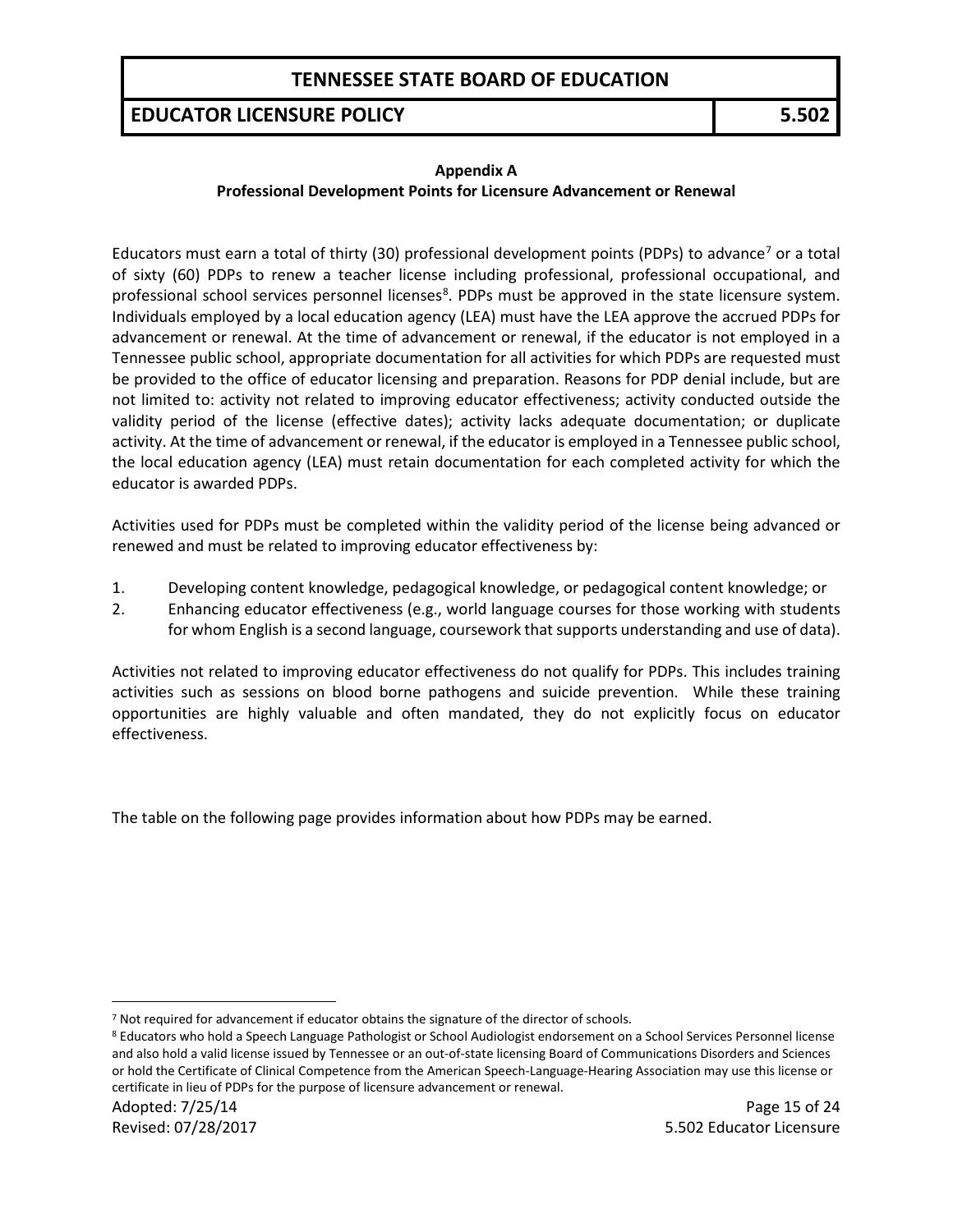#### **EDUCATOR LICENSURE POLICY 5.502**

#### **Appendix A (continued)**

Acceptable PDP options, number of PDPs awarded, and required documentation:

| <b>Option</b>                                                   | <b>PDPs Awarded</b>                                                                                | <b>Required Documentation</b>                                                                                                 |  |
|-----------------------------------------------------------------|----------------------------------------------------------------------------------------------------|-------------------------------------------------------------------------------------------------------------------------------|--|
| Professional Learning <sup>9</sup>                              | 1 clock hour = 1 PDP<br>Approved Microcredentials = 5 PDPs                                         | Certificate, transcript, or verification<br>signed by the Director of Schools (or<br>designee)                                |  |
| Continuing Education <sup>10</sup>                              | 1 continuing education unit (CEU) =<br>5 PDPs                                                      | Certificate or transcript                                                                                                     |  |
| College/University<br>Coursework <sup>11</sup>                  | 1 semester hour credit = 10 PDPs                                                                   | Transcript                                                                                                                    |  |
| Overall level of<br>effectiveness rating<br>(approved TN model) | Overall Score of $5 = 20$ PDPs<br>Overall Score of $4 = 15$ PDPs<br>Overall Score of $3 = 10$ PDPs | Information is maintained by the<br>department. No additional<br>documentation is required; points<br>may be accrued annually |  |
| <b>National Board</b><br>Certification                          | Initial Certification = 30 PDPs<br><b>Renewal Certification = 15 PDPs</b>                          | <b>Official documentation from NBPTS</b>                                                                                      |  |

<span id="page-15-1"></span><span id="page-15-0"></span>9 Professional learning may consist of school, district, state activities; or academy, institute, seminar, conference attendance. <sup>10</sup> Continuing education consists of activities provided by institutions of higher education or professional associations which do

not result in academic credit leading to a degree. Certificate/transcript must indicate number of CEUs awarded.

<span id="page-15-2"></span>Adopted: 7/25/14 **Page 16 of 24** <sup>11</sup> College/University Coursework consists of activities whose credit may be transferred/applied to a program that may result in the award of a degree. College/University coursework used for PDPs must be completed at regionally accredited institutions.

 $\overline{a}$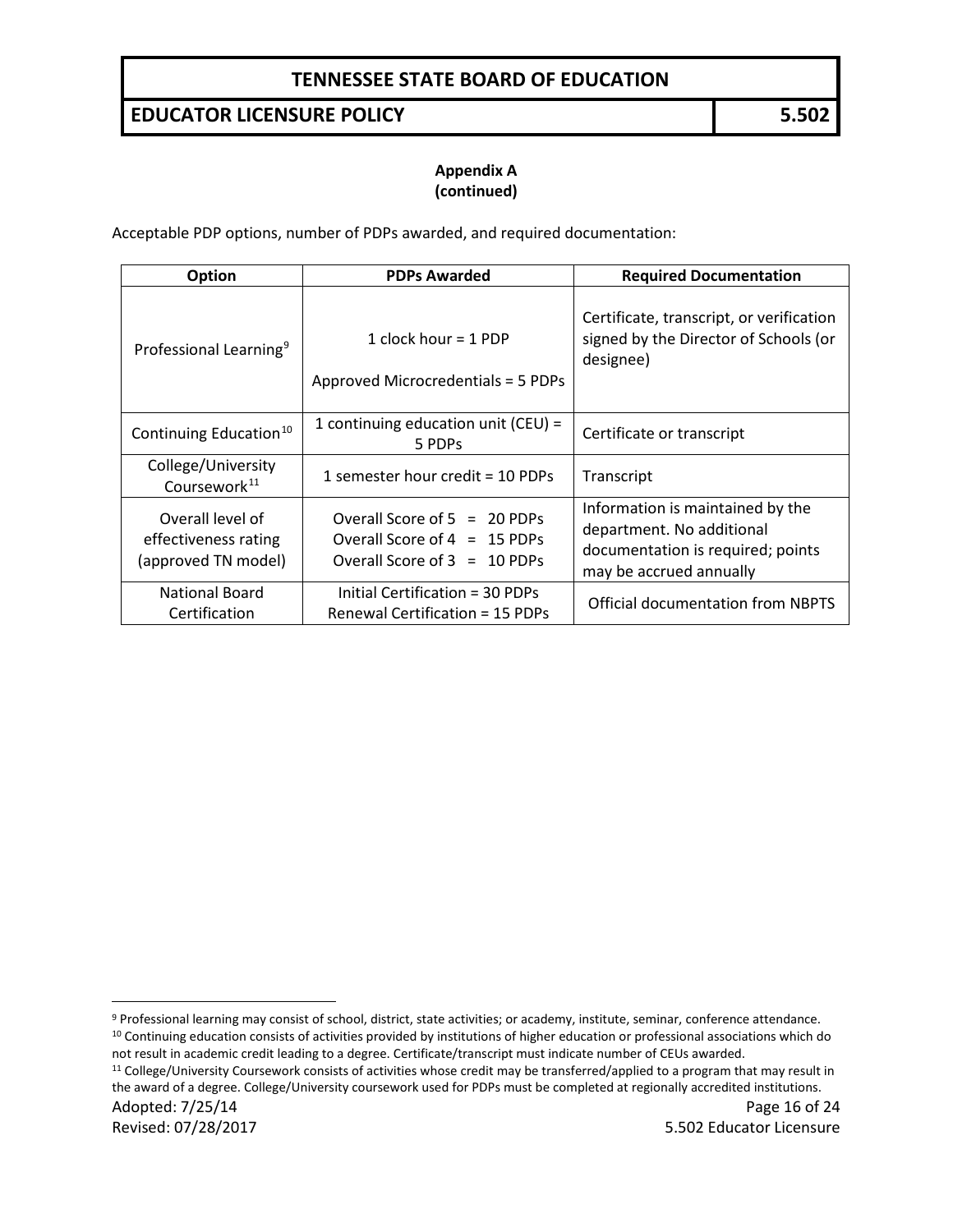#### **EDUCATOR LICENSURE POLICY 5.502**

#### **Appendix B Active Endorsements**

This table outlines endorsements available in the State of Tennessee. The **effective date** represents the first date that an endorsement may be issued. All endorsements are issued for the first time on September 1 of the indicated year. The **superseded date** represents the last day on which the endorsement may be issued. All endorsements are issued for the last time on August 31 of the indicated year.

Endorsements that are no longer issued (but that may still be held by an active educator) are shaded in gray. In some cases, two similar endorsements (e.g., Elementary Education K-6 and Elementary Education K-5) may overlap. This overlap allows time for educators already enrolled in programs designed for the older endorsement time to complete requirements prior to the superseded date.

| <b>ENDORSEMENT AREA</b>                                          | <b>Effective Date</b> | <b>Superseded Date</b> |  |
|------------------------------------------------------------------|-----------------------|------------------------|--|
| (September 1)<br>(August 31)<br><b>Early Childhood Education</b> |                       |                        |  |
| Early Development and Learning PreK-K                            | 2009                  |                        |  |
| Early Childhood Education PreK-3                                 | 2008                  |                        |  |
| Early Childhood Education PreK-4                                 | 2002                  | 2008                   |  |
| <b>Elementary Education</b>                                      |                       |                        |  |
| <b>Elementary Education K-5</b>                                  | 2015                  |                        |  |
| <b>Elementary Education K-6</b>                                  | 2007                  | 2017                   |  |
| <b>Elementary Education K-8</b>                                  | 2001                  | 2007                   |  |
| <b>Elementary Education 1-8</b>                                  | 1994                  | 2003                   |  |
| <b>Middle Grades- Core Academic</b>                              |                       |                        |  |
| English/Language Arts 6-8                                        | 2015                  |                        |  |
| Mathematics 6-8                                                  | 2015                  |                        |  |
| Science 6-8                                                      | 2015                  |                        |  |
| Social Studies 6-8                                               | 2015                  |                        |  |
| Middle Grades Education 4-8                                      | 2008                  | 2018                   |  |
| Reading (PreK-4, PreK-3, K-8, K-6, 5-8, 4-8)                     | 2002                  | 2013                   |  |
| <b>Middle Grades Education 5-8</b>                               | 2001                  | 2008                   |  |
| <b>Middle and Secondary Grades - Core Academic</b>               |                       |                        |  |
| English 6-12                                                     | 2015                  |                        |  |
| English 7-12                                                     | 2001                  | 2017                   |  |
| Mathematics 6-12                                                 | 2015                  |                        |  |
| <b>Mathematics 7-12</b>                                          | 2001                  | 2017                   |  |
| Biology 6-12                                                     | 2015                  |                        |  |
| Biology 7-12                                                     | 2001                  | 2017                   |  |
| Chemistry 6-12                                                   | 2015                  |                        |  |

Adopted: 7/25/14 **Page 17 of 24** Revised: 07/28/2017 5.502 Educator Licensure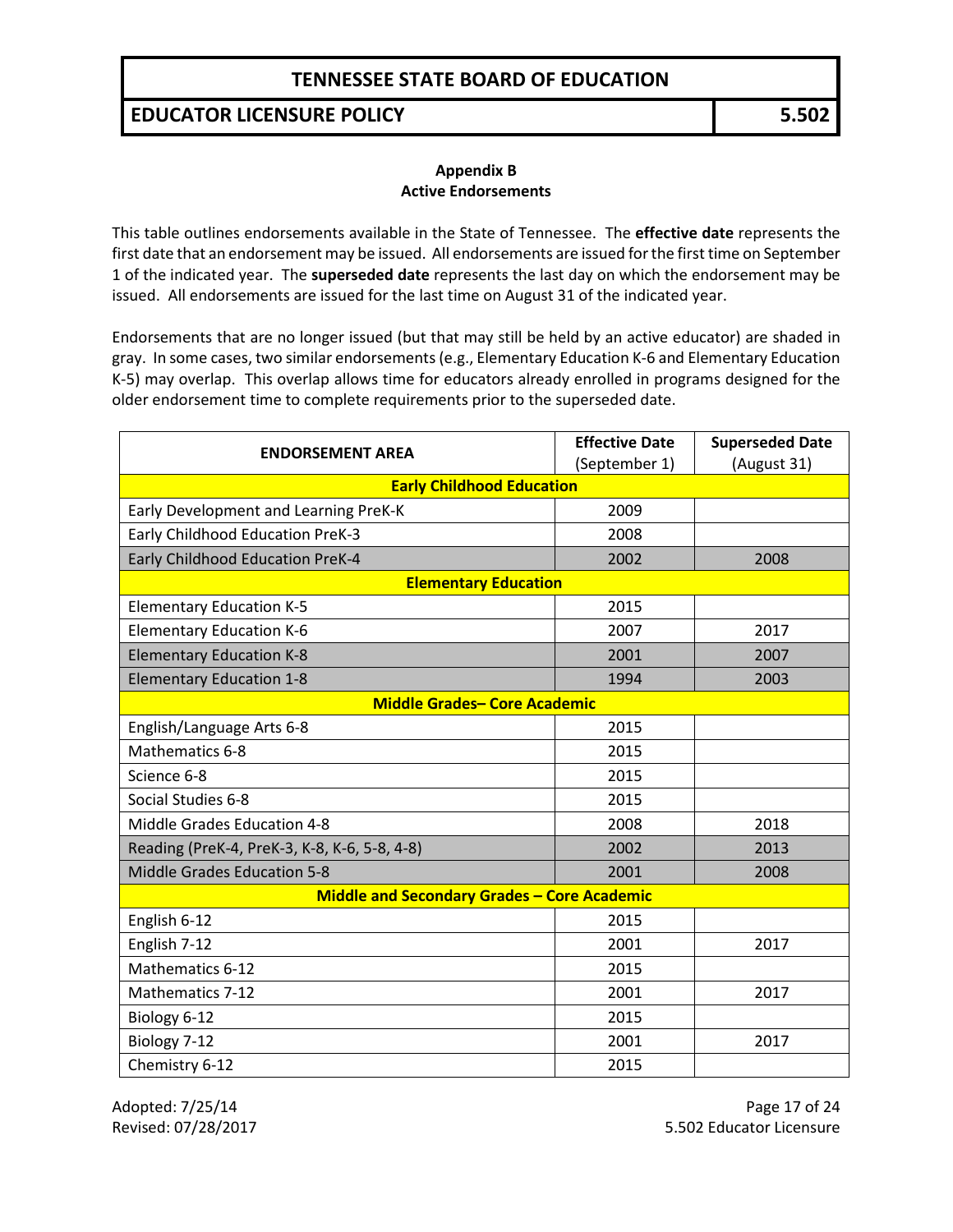# **EDUCATOR LICENSURE POLICY 5.502**

| Chemistry 7-12                        | 2001                                                 | 2017 |  |  |
|---------------------------------------|------------------------------------------------------|------|--|--|
| Earth Science 6-12                    | 2015                                                 |      |  |  |
| Earth Science 7-12                    | 2001                                                 | 2017 |  |  |
| Physics 6-12                          | 2001                                                 |      |  |  |
| Physics 7-12                          | 2001                                                 | 2017 |  |  |
| Economics 6-12                        | 2015                                                 |      |  |  |
| Economics 7-12                        | 2001                                                 | 2017 |  |  |
| History 6-12                          | 2015                                                 |      |  |  |
| History 7-12                          | 2001                                                 | 2017 |  |  |
| Geography 6-12                        | 2015                                                 |      |  |  |
| Geography 7-12                        | 2001                                                 | 2017 |  |  |
| Government 6-12                       | 2015                                                 |      |  |  |
| Government 7-12                       | 2001                                                 | 2017 |  |  |
| Psychology 9-12                       | 2001                                                 |      |  |  |
| Sociology 9-12                        | 2001                                                 |      |  |  |
| Speech Communication 6-12             | 2015                                                 |      |  |  |
| Speech Communication 7-12             | 1995                                                 | 2017 |  |  |
|                                       | <b>Middle and Secondary Grades - World Languages</b> |      |  |  |
| American Sign Language PreK-12, 6-12  | 2018                                                 |      |  |  |
|                                       | (February 1)                                         |      |  |  |
| Arabic PreK-12, 6-12                  | 2015                                                 |      |  |  |
| Chinese PreK-12, 6-12                 | 2015                                                 |      |  |  |
| Chinese PreK-12, 7-12                 | 2012                                                 | 2017 |  |  |
| French PreK-12, 6-12                  | 2015                                                 |      |  |  |
| French PreK-12, 7-12                  | 2001                                                 | 2017 |  |  |
| German PreK-12, 6-12                  | 2015                                                 |      |  |  |
| German PreK-12, 7-12                  | 2001                                                 | 2017 |  |  |
| Greek PreK-12, 6-12                   | 2015                                                 |      |  |  |
| Japanese PreK-12, 6-12                | 2015                                                 |      |  |  |
| Latin PreK-12, 6-12                   | 2015                                                 |      |  |  |
| Latin PreK-12, 7-12                   | 2001                                                 | 2017 |  |  |
| Russian PreK-12, 6-12                 | 2015                                                 |      |  |  |
| Russian PreK-12, 7-12                 | 2001                                                 | 2017 |  |  |
| Spanish PreK-12, 6-12                 | 2015                                                 |      |  |  |
| Spanish PreK-12, 7-12                 | 2001                                                 | 2017 |  |  |
| Other World Languages PreK-12, 6-12   | 2015                                                 |      |  |  |
| Other Foreign Languages PreK-12, 7-12 | 2001                                                 | 2017 |  |  |
| <b>Career and Technical Education</b> |                                                      |      |  |  |
| <b>Agricultural Education 6-12</b>    | 2015                                                 |      |  |  |

Adopted: 7/25/14 Page 18 of 24 Revised: 07/28/2017 5.502 Educator Licensure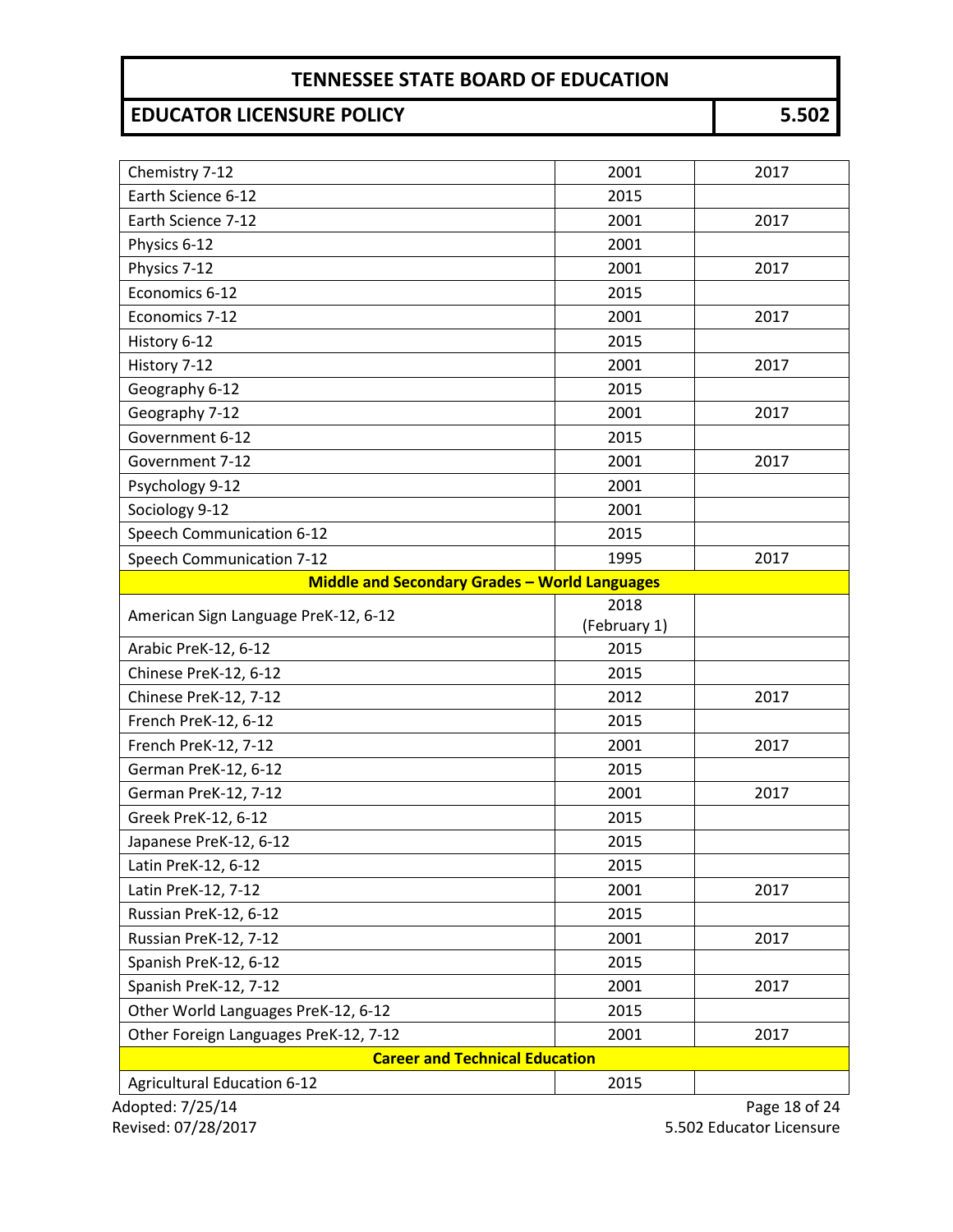# **EDUCATOR LICENSURE POLICY 5.502**

| AgriScience 6-12                            | 2015 |      |  |
|---------------------------------------------|------|------|--|
| <b>Business Education 6-12</b>              | 2015 |      |  |
| <b>Business Technology 6-12</b>             | 2015 |      |  |
| <b>Business Technology 7-12</b>             | 2004 | 2017 |  |
| Early Childhood Care and Services 6-12      | 2015 |      |  |
| Early Childhood Care and Services 9-12      | 2008 | 2017 |  |
| Family and Consumer Sciences 6-12           | 2015 |      |  |
| Family and Consumer Sciences 5-12           | 2008 | 2017 |  |
| Food Production & Management Services 6-12  | 2015 |      |  |
| Food Production & Management Services 9-12  | 2008 | 2017 |  |
| <b>Health Sciences Education 6-12</b>       | 2015 |      |  |
| <b>Health Sciences Education 9-12</b>       | 2002 | 2017 |  |
| Marketing Education 6-12                    | 2015 |      |  |
| <b>Marketing Education 7-12</b>             | 2010 | 2017 |  |
| Technology Engineering Education 6-12       | 2015 |      |  |
| <b>Technology Engineering Education</b>     | 2005 | 2017 |  |
| Trade and Industrial Education 6-12         | 2015 |      |  |
| Trade and Industrial Education 9-12         | 2002 | 2017 |  |
| <b>Basic Business 7-12</b>                  | 1994 | 2004 |  |
| Care/Guidance of Children 9-12              | 1994 | 2008 |  |
| Clothing Management, Production & Svcs 9-12 | 1994 | 2008 |  |
| Consumer and Homemaking 5-12                | 1994 | 2008 |  |
| <b>Data Processing</b>                      | 1994 | 2004 |  |
| Food Management, Production & Svcs 9-12     | 1994 | 2008 |  |
| Keyboarding 1-6 and 7-12                    | 1994 | 2004 |  |
| Marketing 7-12                              | 1994 | 2010 |  |
| <b>Office Technology</b>                    | 1994 | 2004 |  |
| Shorthand                                   | 1994 | 2004 |  |
| <b>Technology Education 5-12</b>            | 1994 | 2005 |  |
| <b>Visual and Performing Arts</b>           |      |      |  |
| Dance K-12                                  | 2009 |      |  |
| Instrumental/General Music K-12             | 2009 |      |  |
| Theatre K-12                                | 1995 |      |  |
| Visual Arts K-12                            | 2009 |      |  |
| <b>Vocal/General Music K-12</b>             | 2009 |      |  |
| Visual Arts K-12                            | 1994 | 2009 |  |
| <b>Vocal/General Music K-12</b>             | 1994 | 2009 |  |
| <b>Instrumental Music K-12</b>              | 1994 | 2009 |  |

Adopted: 7/25/14 Page 19 of 24 Revised: 07/28/2017 5.502 Educator Licensure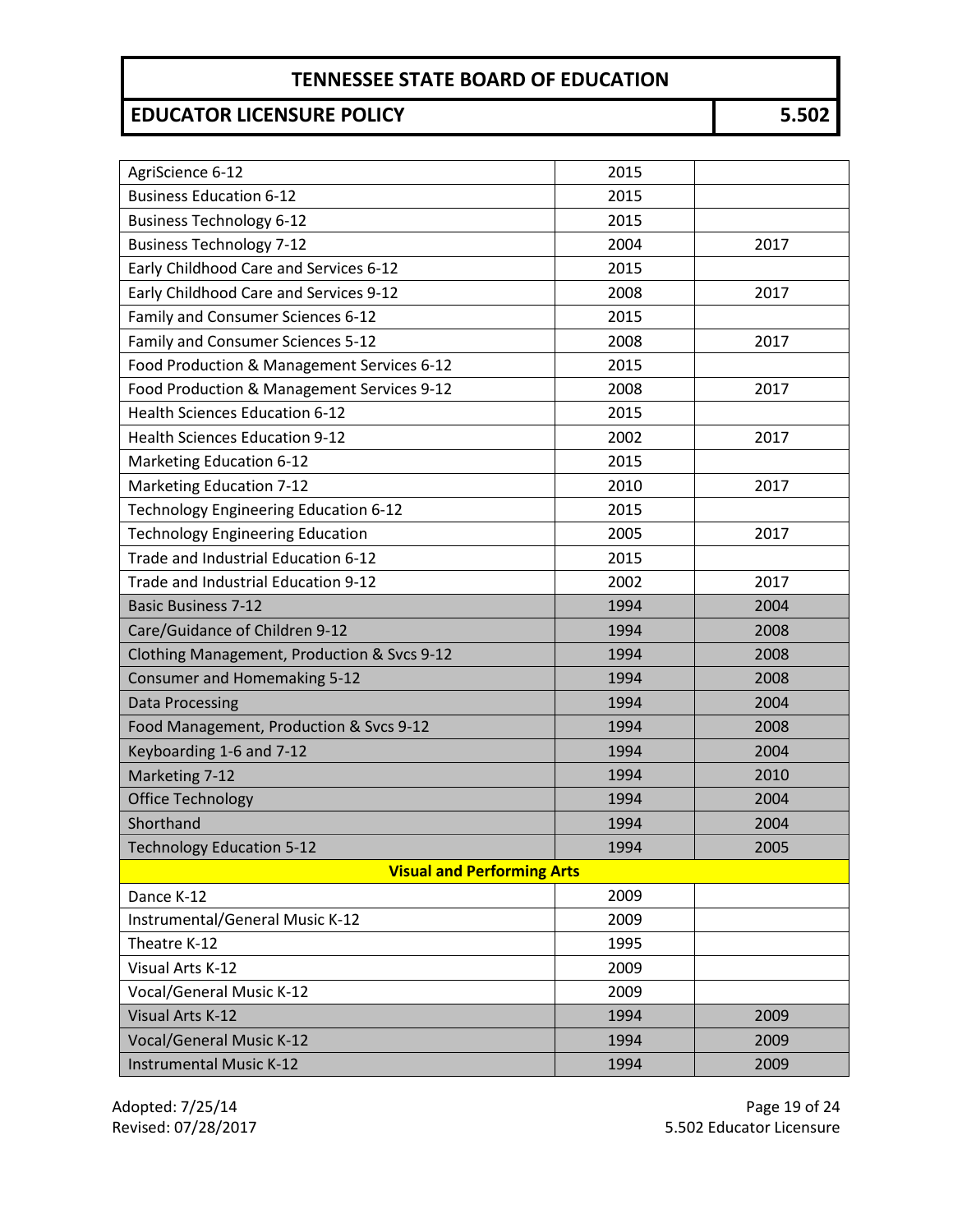# **EDUCATOR LICENSURE POLICY 5.502**

| <b>Special Populations</b>                         |      |      |  |
|----------------------------------------------------|------|------|--|
| English as a Second Language PreK-12               | 1999 |      |  |
| <b>Gifted Education PreK-12</b>                    | 2009 |      |  |
| Special Education Comprehensive Program K-12       | 2008 |      |  |
| <b>Special Education Hearing PreK-12</b>           | 1995 |      |  |
| Special Education Interventionist K-8              | 2015 |      |  |
| Special Education Interventionist 6-12             | 2015 |      |  |
| Special Education Modified Program K-12            | 2006 | 2018 |  |
| Special Education Preschool/Early Childhood PreK-3 | 2008 |      |  |
| <b>Special Education Vision PreK-12</b>            | 2009 |      |  |
| Speech/Language Therapy Associate* PreK-12         | 2008 |      |  |
| Special Education Comprehensive Program K-12       | 1995 | 2008 |  |
| Special Education Modified Program K-12            | 1995 | 2006 |  |
| Special Education Preschool/Early Childhood PreK-4 | 2006 | 2008 |  |
| Special Education Preschool/Early Childhood PreK-1 | 1995 | 2006 |  |
| Special Education Speech/Language PreK-12          | 1995 | 2010 |  |
| <b>Special Education Vision PreK-12</b>            | 1995 | 2009 |  |
| <b>Health and Physical Education</b>               |      |      |  |
| Health and Wellness Education K-12                 | 2009 |      |  |
| <b>Physical Education K-12</b>                     | 2009 |      |  |
| Health K-12                                        | 1995 | 2009 |  |
| <b>Physical Education K-12</b>                     | 1995 | 2009 |  |
| <b>Literacy Specialists</b>                        |      |      |  |
| <b>Reading Specialist PreK-12</b>                  | 2005 |      |  |
| Library Information Specialist PreK-12             | 2000 |      |  |
| <b>School Services Personnel</b>                   |      |      |  |
| <b>School Counselor PreK-12</b>                    | 1996 |      |  |
| <b>School Social Worker PreK-12</b>                | 1996 |      |  |
| School Psychologist PreK-12                        | 2001 |      |  |
| School Audiologist PreK-12                         | 2006 |      |  |
| Educational Interpreter PreK-12                    | 2016 |      |  |
| Speech/Language Pathologist PreK-12                | 2006 |      |  |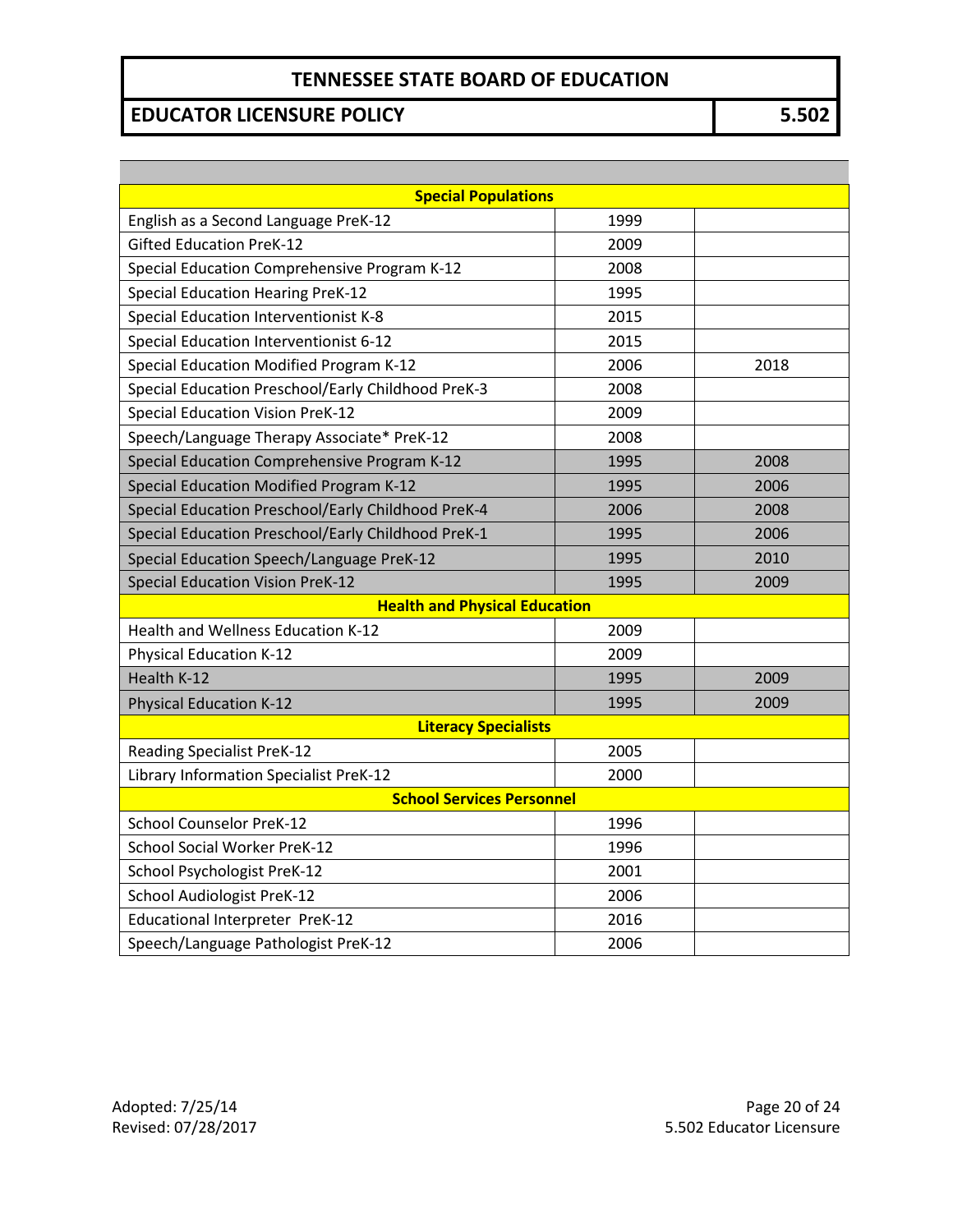#### **EDUCATOR LICENSURE POLICY 5.502**

#### **Appendix C:**

#### **Instructional Leader Licensure Requirements through December 31, 2017**

**The following requirements have been moved from the Tennessee Learning Centered Leadership Policy. These requirements will remain in effect until the full implementation of section (5) five of this policy (Instructional Leadership License Types) on January 1, 2018.** 

Administrator Licenses Issued:

Instructional Leadership License - Aspiring (ILL-A) optional Five (5) year validity period, non-renewable Described by the partnership agreement Leadership preparation program recommendation Allows individuals to serve as an Assistant Principal while enrolled in an approved leader preparation program.

Instructional Leadership License - Beginning (ILL-B) Five (5) year renewal cycle Leadership preparation program recommendation

Instructional Leadership License - Professional (ILL-P) Five (5) year renewal cycle LEA Director of Schools recommendation TASL Director recommendation

Instructional Leadership License - Exemplary (ILL-E) optional Eight (8) year renewal cycle LEA and SDE panel recommendation

#### **Advancement to the ILL-P**

Individuals currently holding the ILL-B may advance to the ILL-P by meeting the requirements of one of the following paths:

A. Tennessee Academy for School Leaders (TASL) Recommendation from Director of Schools or designee, certifying a minimum of two (2) years of successful experience as a principal, assistant principal or an instructional supervisor under TASL requirements.

Recommendation of the TASL Director, certifying successful completion of the Beginning Principals' Academy or the Beginning Supervisors' Academy.

Adopted: 7/25/14 **Page 21 of 24** Revised: 07/28/2017 5.502 Educator Licensure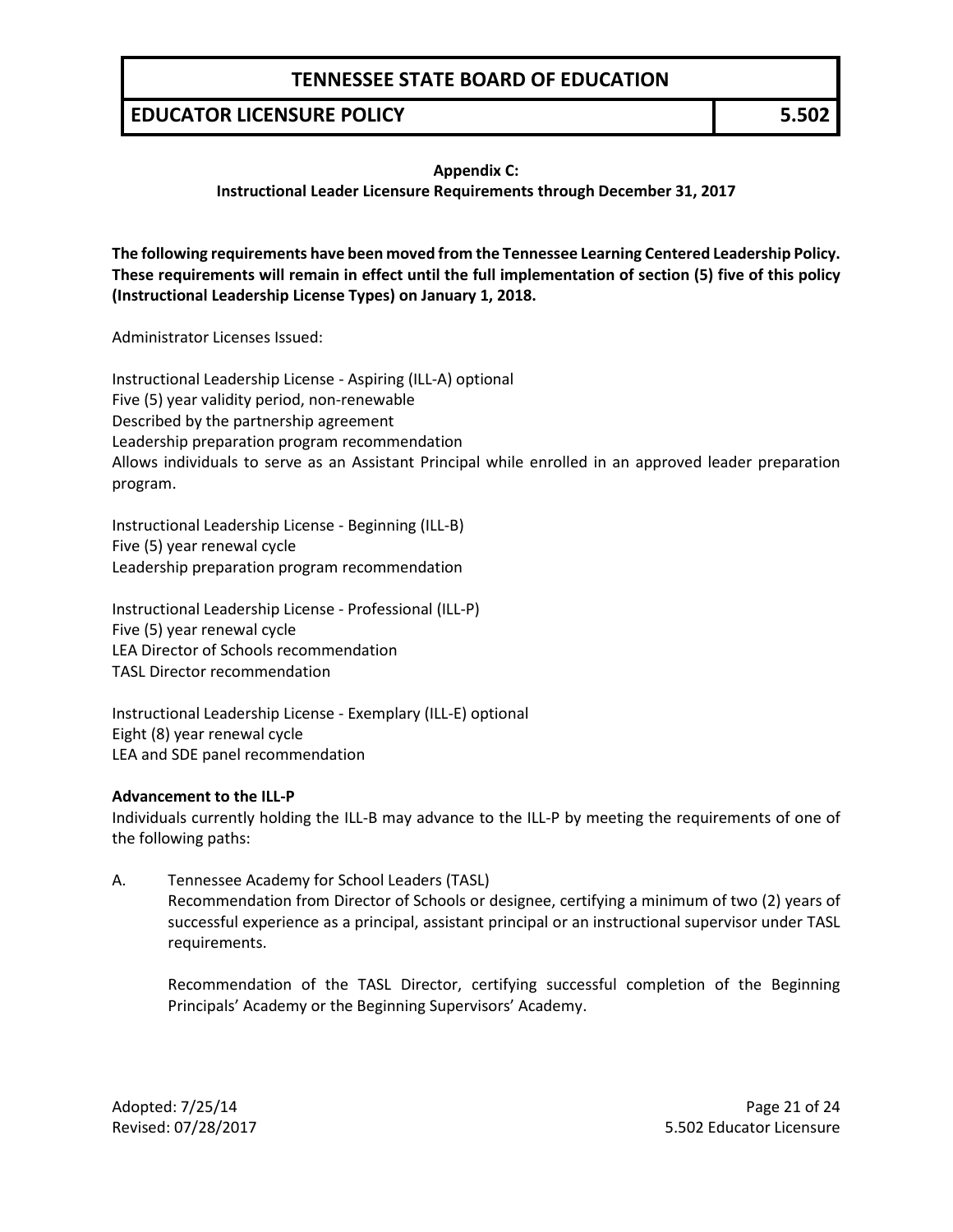### **EDUCATOR LICENSURE POLICY 5.502**

Recommendation of the Director of Schools or designee certifying that the administrator has met expectations on a state approved administrator evaluation model for at least the last two (2) years.

B. Individual Professional Learning Plan

Recommendation from Director of Schools or designee, certifying a minimum of two (2) years of successful experience as a principal, assistant principal or an instructional supervisor under TASL requirements.

Recommendation of the TASL Director, certifying evidence of successful completion of an Individual Professional Learning Plan in cooperation with a Tennessee institution of higher education with an approved leadership preparation program.

Recommendation of the Director of Schools or designee certifying that the administrator has met expectations on a state approved administrator evaluation model for at least the last two (2) years.

Beginning July 1, 2022, principals, assistant principals, and supervisors serving as instructional leaders in Tennessee must hold an ILL-B, an ILL-P, or an ILL-E. However, effective September 1, 2009, individuals with a PAL may elect to transition to an ILL-P or ILL-E any time they meet the licensure requirements. Individual administrators who hold a PAL are required to complete TASL requirements, unless exempted by T.C.A. § 49-5-5703. Completion of the TASL requirements will include both participation in training aligned with the Tennessee Instructional Leadership Standards (TILS) and the evidence documenting that participants have applied the TILS at the Professional Level in their work.

Principals, assistant principals and supervisors serving as instructional leaders who hold a PAL will be eligible for an ILL-P by obtaining:

Recommendation from Director of Schools or designee certifying that the administrator has met expectations on a state approved administrator evaluation model for at least the last two (2) years.

Recommendation of the TASL Director, certifying successful completion of the TASL requirements at the professional level based on the TILS.

Principals, assistant principals and supervisors serving as instructional leaders who hold a PAL or ILL-P will be eligible for an ILL-E by obtaining:

Recommendation from Director of Schools or designee certifying that the administrator has met expectations on a state approved administrator evaluation model for at least the last two (2) years.

Recommendation of the TASL Director, certifying successful completion of the TASL requirements at the exemplary level based on the TILS.

Successful review of evidence and experience by the SDE Leadership Council.

Adopted: 7/25/14 **Page 22 of 24** Revised: 07/28/2017 5.502 Educator Licensure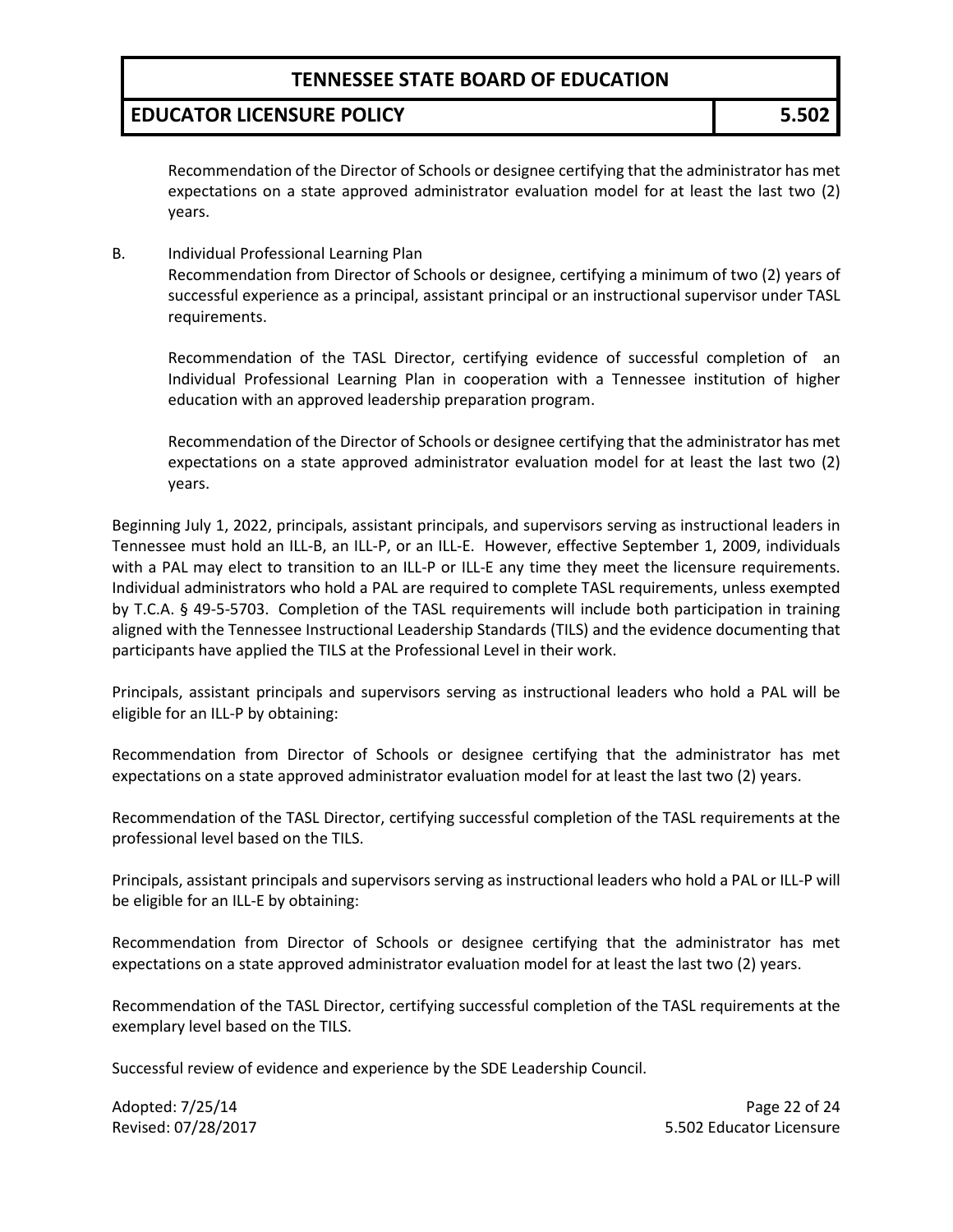## **EDUCATOR LICENSURE POLICY 5.502**

Individuals with a current Tennessee administrator license issued before the SLLA was required will not be required to take the SLLA to transition to the new licensure system**.**

#### **Out-of-State Applicants**

Individuals applying for the Instructional Leader License – Beginning (ILL-B) through an out-of-state pathway must have completed an instructional leader preparation program approved for licensure by a state other than Tennessee. To demonstrate evidence of successful program completion, the applicant must submit:

Proof of a full and valid license, comparable to the Tennessee Instructional Leader License – Beginning (ILL-B), from a state with which Tennessee has reciprocity; or

A provider recommendation from the out-of-state instructional leader preparation program where the educator completed preparation. All out-of-state instructional leader preparation programs must meet conditions stipulated in State Board Rule 0520-02-04.

In addition, applicants coming to Tennessee from other states must meet the following criteria:

Demonstrate evidence of three (3) years of acceptable experience as an educator (as defined by the department in guidance), and submit passing scores on the SLLA.

Out-of-state applicants who are unable to submit passing scores on the SLLA, but have met all other requirements, may be issued the Instructional Leader License – Aspiring (ILL-A). The ILL-A allows educators to be hired as an assistant principal. Once qualifying scores are submitted, the educator may advance to the ILL-B.

[Upon implementation of section (5) five (Instructional Leadership License Types) of this policy on January 1, 2018 Appendix D shall be removed.]

Adopted: 7/25/14 **Page 23 of 24** Revised: 07/28/2017 5.502 Educator Licensure